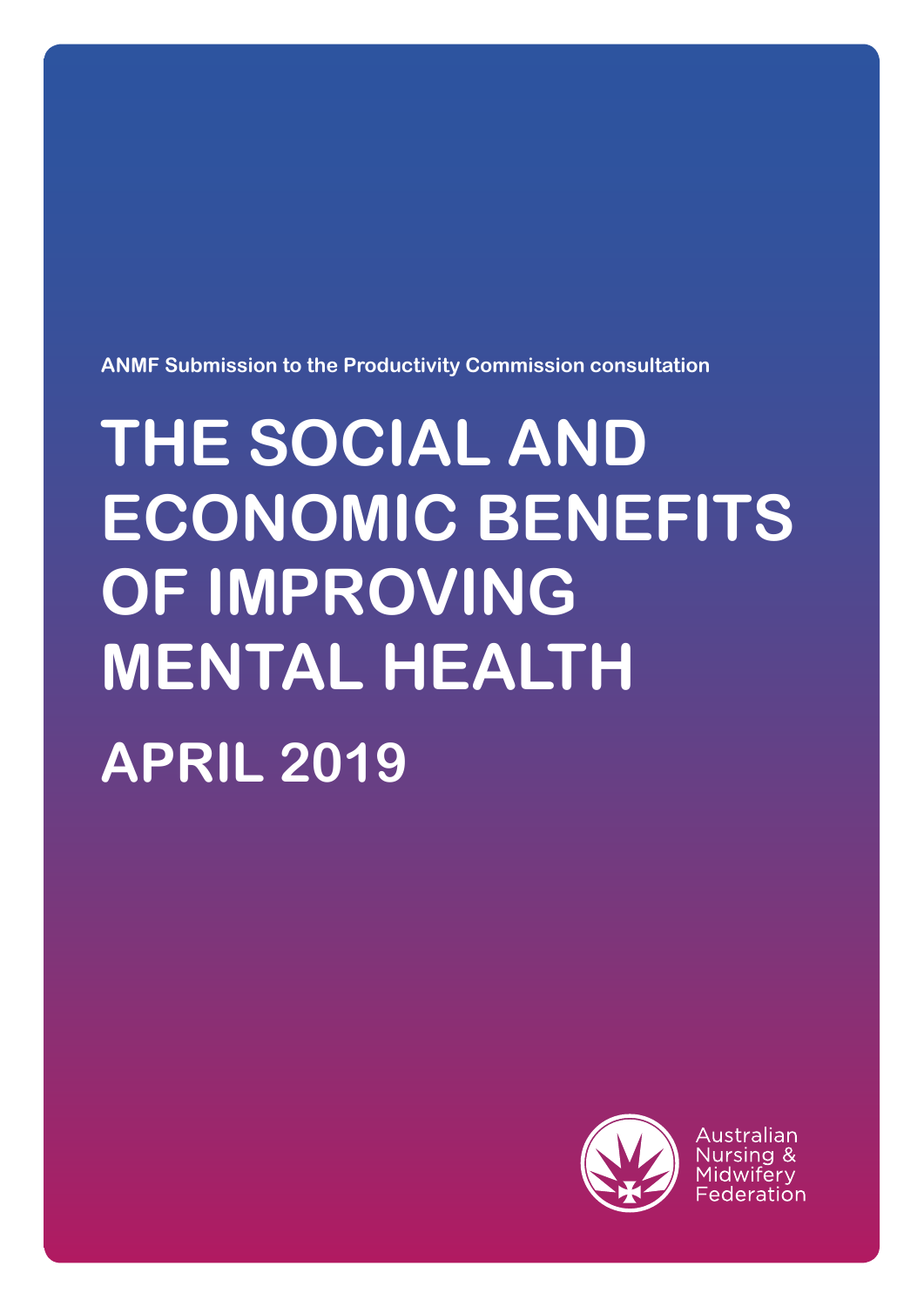

**Annie Butler Federal Secretary**

**Lori-anne Sharp Assistant Federal Secretary**

**Australian Nursing and Midwifery Federation Level 1, 365 Queen Street, Melbourne VIC 3000 T: 03 9602 8500 F: 03 9602 8567 E: anmffederal@anmf.org.au W: www.anmf.org.au**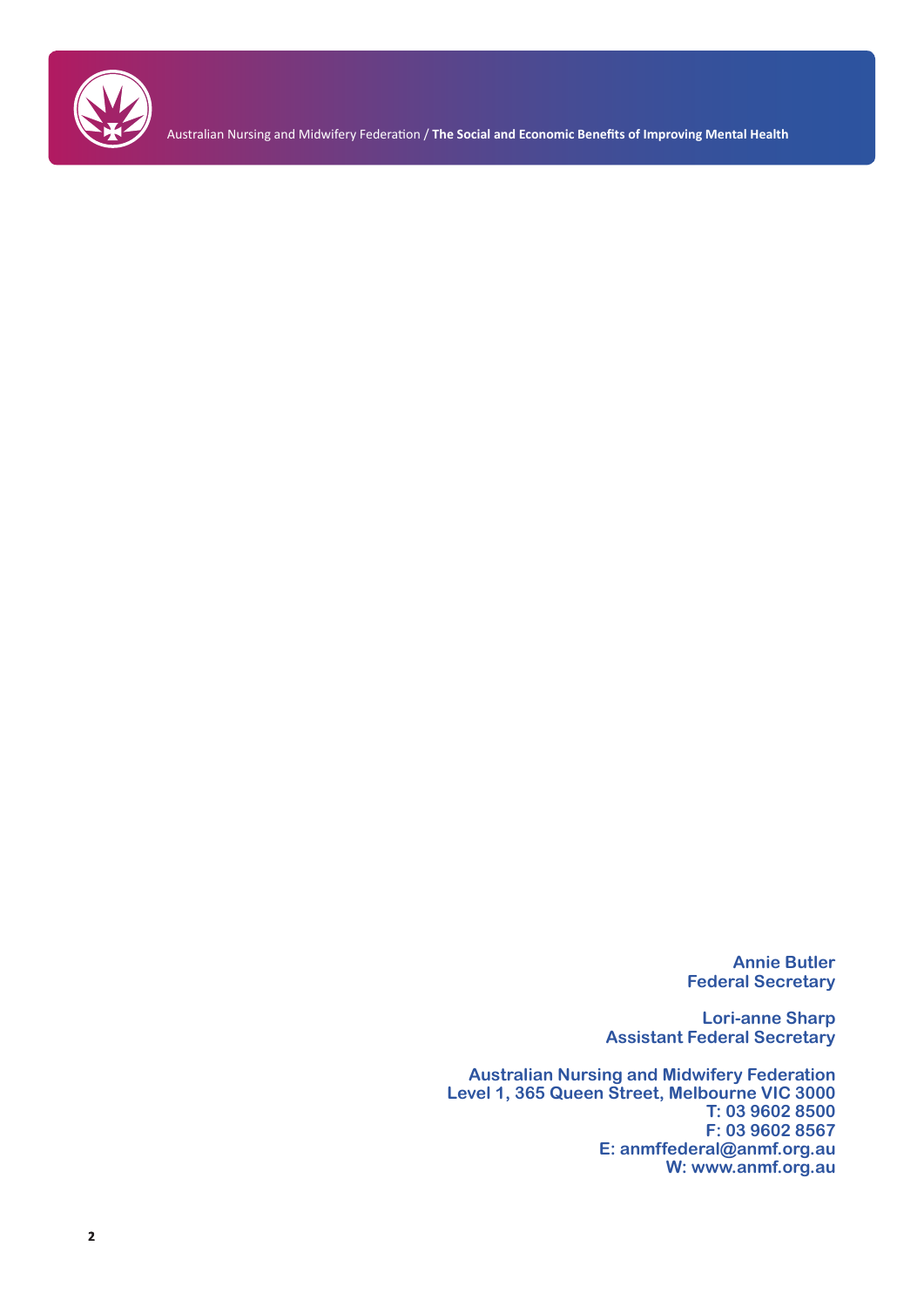

# **CONTENTS**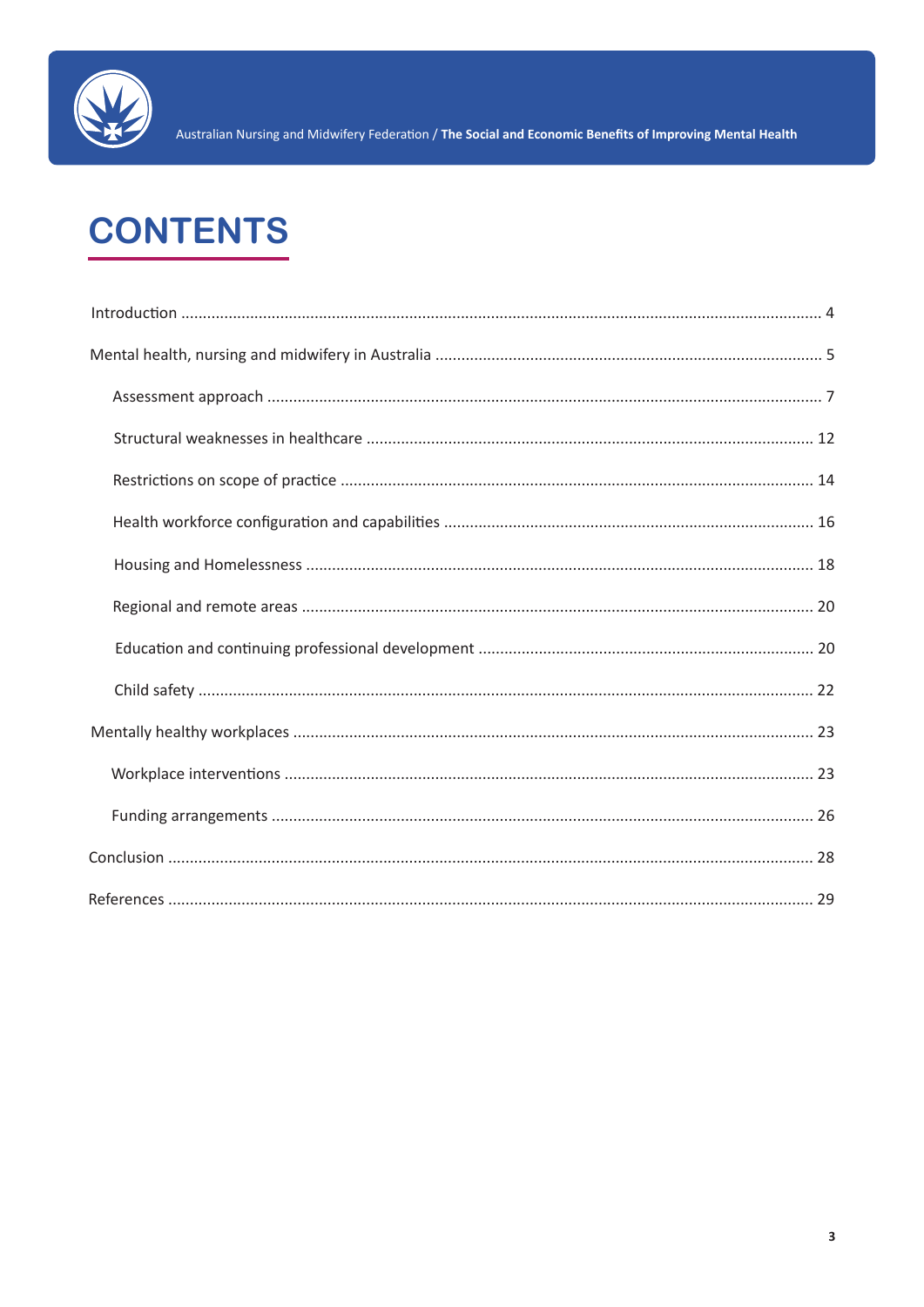

## **INTRODUCTION**

The Australian Nursing and Midwifery Federation (ANMF) is Australia's largest national union and professional nursing and midwifery organisation. In collaboration with the ANMF's eight state and territory branches, we represent the professional, industrial, and political interests of over 275,000 nurses, midwives, and carers<sup>1</sup> across the country.

Our members work in the public and private health, aged care and disability sectors across a wide variety of urban, rural and remote locations. We work with them to improve their ability to deliver safe and best practice care in each and every one of these settings, fulfil their professional goals and achieve a healthy work/ life balance. Our strong and growing membership and integrated role as both a trade union and professional organisation provide us with a complete understanding of all aspects of the nursing and midwifery professions and see us uniquely placed to defend and advance our professions.

Through our work with members we aim to strengthen the contribution of nursing and midwifery to improving Australia's health and aged care systems, and the health of our national and global communities.

There are 22,123 nurses working in the mental health sector across Australia.<sup>2</sup> Mental health nurses work in range of environments including public and private hospitals, community clinics from large metropolitan services to regional, rural and remote communities, early family centres and schools, prisons and other justice settings, alcohol and other drug services, and primary health care organisations.

The ANMF welcomes the opportunity to make a submission to the Productivity Commission's (the Commission) inquiry into the role of improving mental health to support economic participation and enhancing productivity and economic growth.

Our submission makes three primary points:

- That it is vital to support and improve the mental health and wellbeing of the general population via a comprehensive, integrated approach addressing the complex and interlinked nature of general health and wellbeing, mental health, and the social and cultural determinants of health and mental health.
- Mental Health Nurses have the expertise and qualifications to make a real difference to people's recovery journey. Implementation of successful nurse-led programs and associated interventions such as Mental Health Nurse Incentive Program (MHNIP), Nurse Practitioner models and enhanced Maternal Child Health Nurse (MCHN) approaches is essential. These models have been positively evaluated with findings demonstrating that in relation to MHNIP, mental health nurses provided cost effective community-based health care which improved overall mental health and social functioning for people,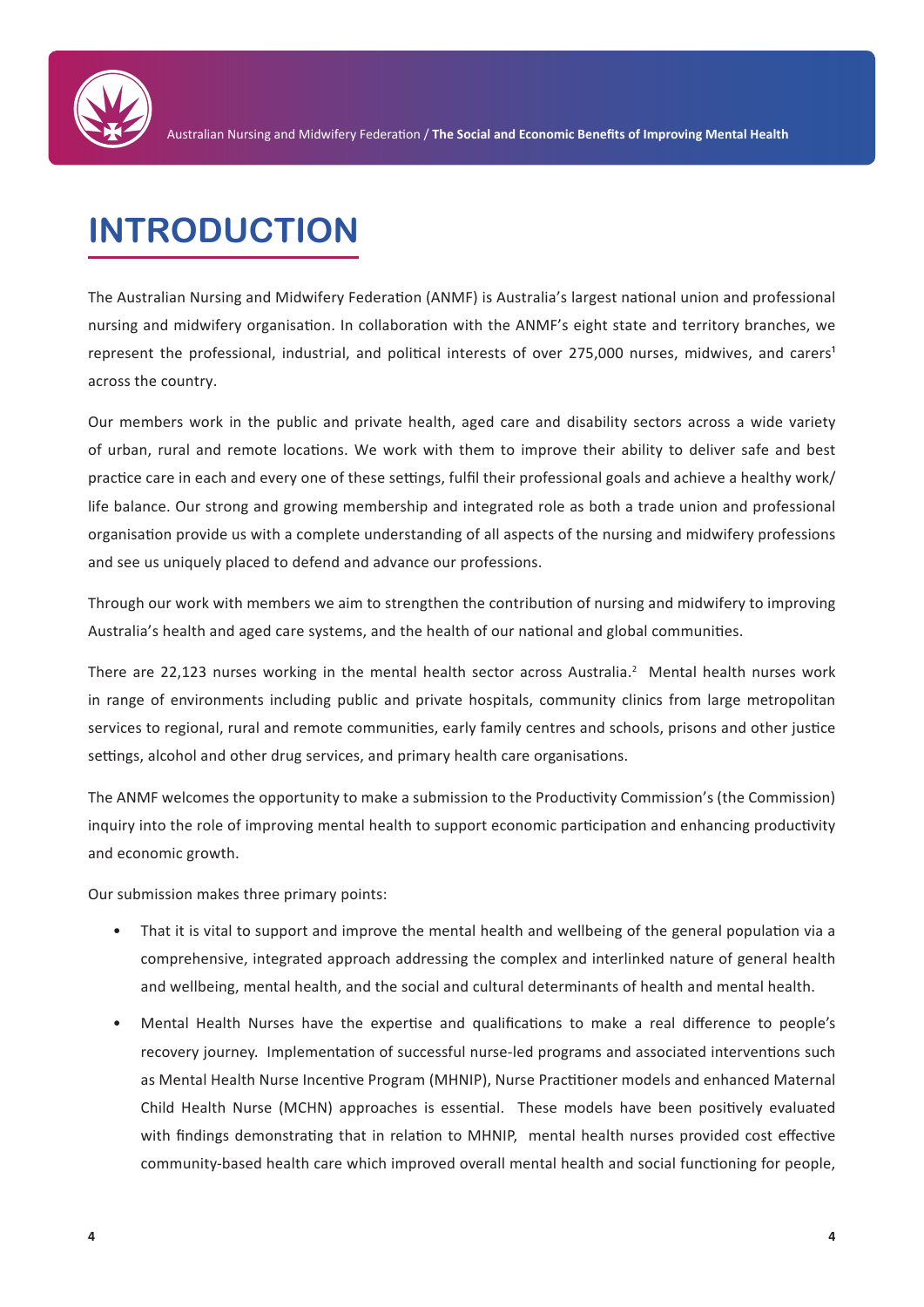

decreased Health of the Nation Outcome Scales (HoNOS) scores, reduced hospital admissions and for some people, increased in employment when engaging with a mental health nurse.

• That supporting and improving the mental health and wellbeing of the general population is underpinned by ensuring that the health and mental health workforce that provides care for the community and individuals within it are themselves supported and enabled to be mentally healthy.

### **Mental health, nursing and midwifery in Australia**

It is expected that the total economic costs associated with mental illness will increase six-fold over the next 30 years with costs likely to exceed A\$2.8 trillion (based on 2015 Australian dollars).<sup>3</sup> The Australian Government must recognise that beyond mental health and suicide prevention being a national priority, that federal, state and territory, and local government collaboration and action is required to address chronic underfunding of evidenced-based mental health nurse and other initiatives, as well as recognition of the social determinants of health.

Improved access to evidenced based nursing services is essential if there is going to be a decrease in the financial burden identified above. There are many examples of cost-effective nursing care that are only funded for a short time and then disappear from our communities. For example, the previous Commonwealth funded mental health nurse incentive program, where people with a severe and persistent mental illness (and their GPs and families) had an opportunity to engage with experienced mental health nurses or the National Perinatal Depression Initiative that was highly successful at building skills amongst midwives who were working with families. Both were evaluated, results demonstrated they were effective and efficient and did make a positive difference, however, they were not maintained by the Federal Government. Instead, funds for these initiatives were redirected to Primary Health Networks whereby there is no requirement to continue to employ nurses or midwives for the community to access.

Mental health and suicide prevention are not discrete issues, but link to a broad range of factors including housing, education, social services, racism, and discrimination. The ANMF is therefore pleased to note the Commissions' broad ranging scope for the present inquiry and special focus on homelessness, social services, education, and workplaces. The ANMF is keen to draw the commission's attention to the additional challenges faced by members of socially and economically marginalised groups including: Aboriginal and Torres Strait Islander people; gender and sexually diverse people; people living in regional, rural, and remote areas; the homeless; older people; refugees/asylum seekers; and culturally and linguistically diverse people.

To improve mental health and suicide prevention in Australia, a cross-portfolio approach must be taken to ensure that social determinants of health linked with mental health and suicide are recognised and prioritised,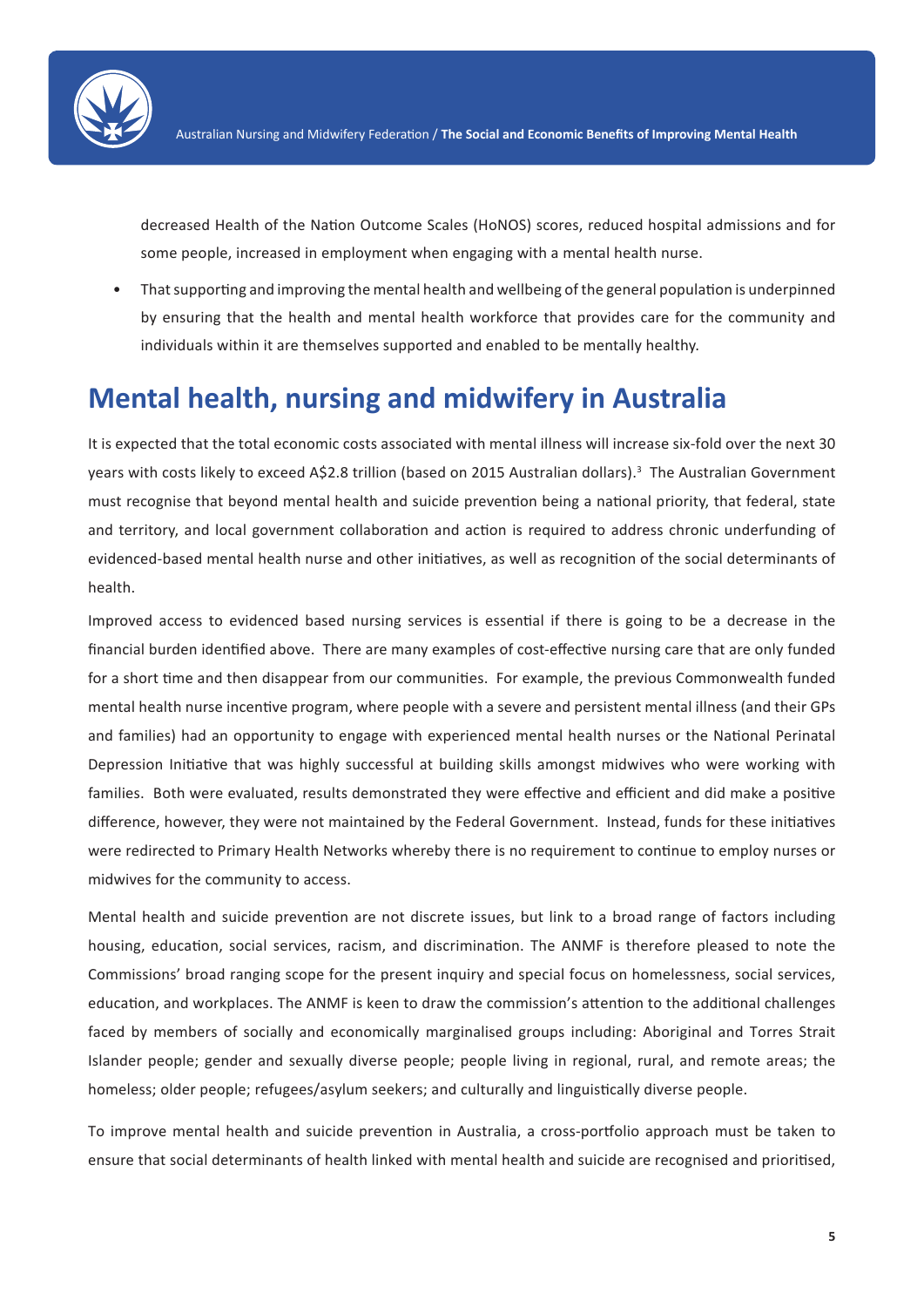

inclusive of adequate funding for mental health promotion, prevention, and effective mental health nursing interventions, especially for groups at particular risk.

Greater data collection, linkage, and coordination are also required to improve access to, and delivery of, highquality mental health and suicide prevention services, when and where they are needed. This means that a national system should be funded and established to support the collection, analysis, and use of mental health and suicide evidence to enable improved preventive and well-being focussed interventions.

As the Commission recognises, Australian governments, employers, and other organisations devote significant resources to promoting the best possible mental health and wellbeing outcomes for community members. This includes the delivery of a range of health and social services and work within the general community with people affected by poor mental health, as well as the at-risk community.

Across health and social services and sectors, nurses, midwives, and carers make up the largest proportion of healthcare staff, and so are responsible for most of the care and support provided to consumers of mental health services. As of 2017, there were 323,122 registered and employed nurses and midwives across Australia.<sup>4</sup>

All health, maternity, and aged care has an inherent mental health component. The nursing and midwifery workforce play a central part in providing high quality, holistic, and accessible mental health care to individuals in need; from women as they prepare for the birth of their baby, to older Australians during end of life care. For example, at a large hospital in Victoria, the data regarding implementation of the Perinatal Emotional Health Program (PEHP) found an average reduction in length of stay within maternity services of 1.7 days; calculated a saving of \$2635 per patient per stay or \$806,310 p.a. based on 306 admissions in 2014.<sup>5</sup> All nurses and midwives provide a degree of mental health care as part of their roles, such as early identification of mental health risks or issues and the need for further support or follow up, with many mental health nurses also possessing postgraduate mental health specialist qualifications.

The provision of quality health, maternity, and aged care involves a holistic approach to the needs of the individual which incorporates their mental, psychological, environmental, cultural, spiritual, and physical health and well-being.<sup>6</sup> Beyond providing care for people affected by mental health issues, nurses and midwives also occupy a vital role in mental health and wellbeing promotion, ensuring that the wider population, including those at risk of mental ill health, are supported in the community and institutions such as schools, universities, aged care facilities and justice facilities.

Other specific issues that need to be addressed to improve the care of people experiencing mental ill health include:

• Increased awareness amongst Emergency Departments (ED) and General Practitioners of the predictors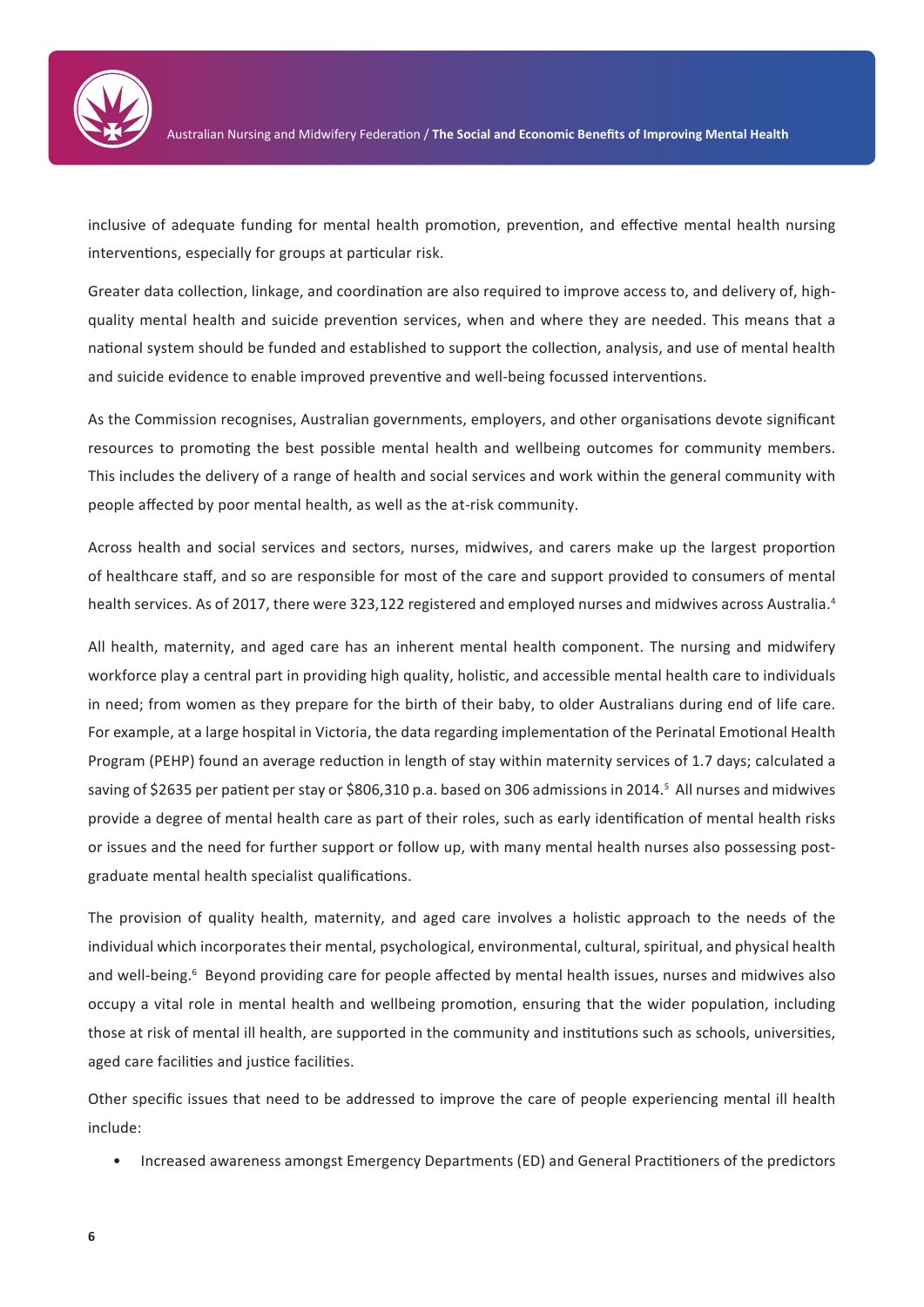

and a capacity for clinical mental health services to be accessed without delay, preferably before the person leaves the ED;

- If financial difficulties or homelessness are present, measures to ensure that the person is going to receive advice on debts, housing, and employment must be arranged as soon as possible, preferably prioritising this person;
- Strengthen specialist services and risk management for people who are misusing alcohol or drugs.
- Introduce or maintain assertive outreach services; and
- Continue the successful safety focus on inpatients wards, including measures to prevent absconding and ensure safe design support for people who are acutely suicidal to be able to remain within the acute ward for the time that is required to shift their thinking towards living, is also essential.

#### **Assessment approach**

The ANMF is supportive of the assessment approach and components proposed by the Commission. In addition to the components described, the ANMF recommends that the Commission also examine maternity services and the work of midwives as interventions to improve perinatal mental health outcomes for women.

Midwives work with women and their families throughout the pregnancy journey; from planning and preparing, to at least six weeks postpartum. Similarly, maternal and child health nurses are involved in the care of mothers, children and families from birth to school age. They are therefore uniquely positioned to make early identification of women and families at risk and experiencing mental illness. In Victoria, there are enhanced Maternal and Child Health Nurse (MCHN) services to provide specialist interventions for families at risk who are already engaging with the services related to the birth of a child/children. Women and men can both experience mental health issues during pregnancy, as well as after the birth. The role of midwives and maternal and child health nurses is critical to promoting optimal mental health and in turn strengthening the capacity of mothers and families to provide a safe and nurturing environment for their infant and young child. Given optimal maternal health and wellbeing is an enabler to optimal child health, wellbeing and development – and given the first 1000 days of a child's life are pivotal to future health outcomes - the importance of supporting midwives and maternal and child health nurses to make early identification, intervention and referral cannot be overstated. Recognition of the opportunities they have to engage with families is significant to mental health and wellbeing assessment and promotion for mothers, babies, and families as they can be effectively involved in detection and initial management of mental health issues.

#### *Perinatal Mental Health*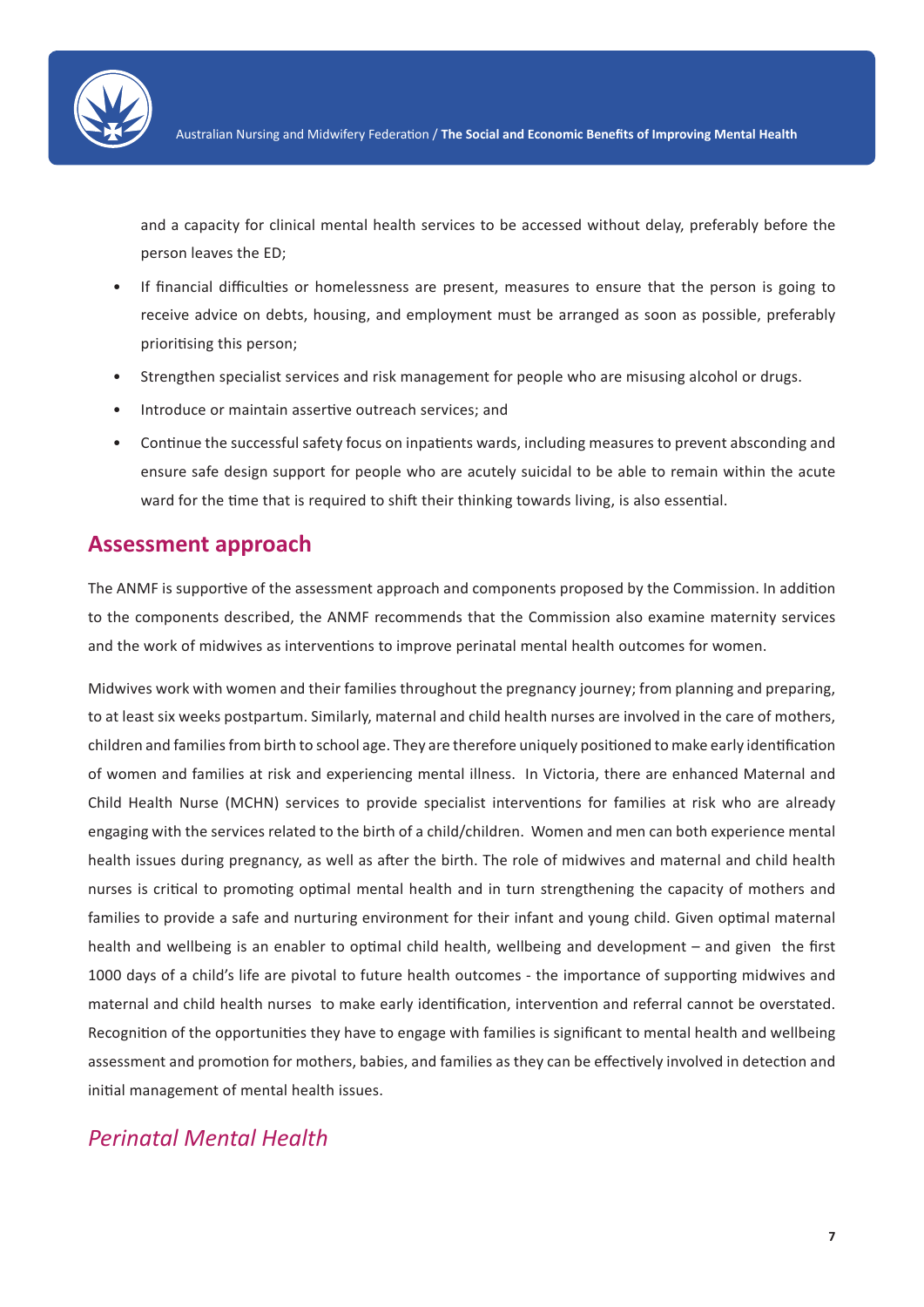

Severe perinatal depression, anxiety and exposure to intimate partner violence are among the leading causes of maternal death. Maternal depression during pregnancy is associated with preterm birth, low birthweight and early cessation of breastfeeding.

Currently the emphasis of maternal health surveillance is predominantly on women's health in pregnancy and the immediate postpartum period.<sup>7</sup> The ANMF argues that maternal support and treatment to improve mental health and wellbeing should be available especially to women with identified risk factors from pre-conception until the child is 12 months of age.

Higher demand for mental health services and longer length of stay in maternity units is one economic cost of not providing comprehensive prevention and early intervention strategies to pregnant women and women planning a pregnancy. The loss to society and the broader economy is even greater. Early experiences determine whether a child's developing brain architecture provides a strong or weak foundation for all future learning, behaviour, and health.<sup>8</sup>

Mental health problems during a child's early years can have enduring consequences if left unresolved not only by placing individuals at increased risk of difficulties in adult life, but also by placing increased pressure on limited community service resources. Suffering and negative outcomes can also cause intergenerational cycles which become larger problems to address.<sup>9</sup>

There is robust evidence that the onset of many adult psychological problems have their origins in childhood and adolescence. Families affected by parental mental illness are at particularly high risk of compromised mental health.10

A Pricewaterhouse Coopers report in 2014 estimated that the projected costs for not treating perinatal depression and anxiety in 2013 was \$538 million (i.e. from conception through to the first year of a child's life).

If the prevalence of women affected by perinatal depression was reduced by just 5% (15,500 women) in 2013, total costs in the first two years could be reduced by \$147 million.

The majority of women in Australia receive antenatal care from midwives employed in the public hospital system. The National Perinatal Depression Initiative which ran from 2008 to 2014 provided mental health nurses and psychology services which were in many cases co-located with antenatal clinics in public hospitals. At Sunshine Hospital, the Perinatal Emotional Health Program (PEHP) demonstrated an average reduction in length of stay within the maternity services of 1.7 days, calculating a saving of \$2635 per patient bed day or \$806,310 per annum based on 306 patients in 2014.

The National Perinatal Depression Initiative facilitated capacity building of the midwifery workforce as well as providing a known and immediate referral point when required. When the funding for this program ceased,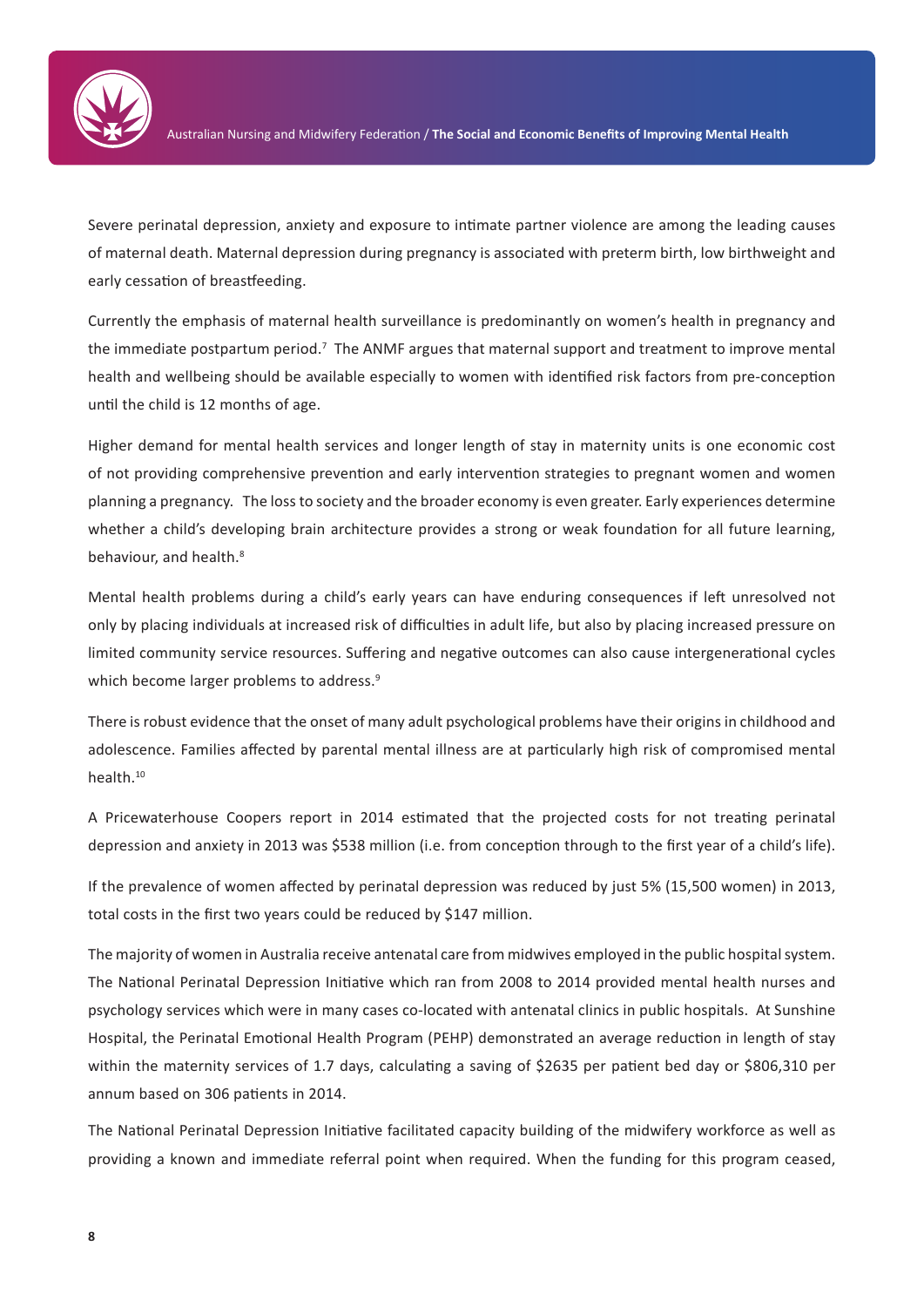

some service funding was maintained by some state governments however the integrity of the program was significantly compromised.

The Centre for Perinatal Excellence (CoPE) was funded by the Commonwealth Government to develop the National Perinatal Mental Health Guideline and to provide accredited training for health professionals. Additionally, COPE are involved in the development of electronic assessment and education tools for women and their families. These are very important initiatives and ANMF looks forward to hearing the outcome of ongoing research into the effectiveness of these tools and the role of midwives, mental health nurses and maternal and child health nurses going forward.

Midwives and mental health nurses are cost effective health professionals well placed to provide holistic care to women. The nursing and midwifery workforce must be supported to continue to expand their knowledge of the specialty of perinatal mental health.

Women regularly disclose personal information to a midwife during an antenatal clinic visit and it is critical that clinical guidelines and accessible referral points are available. Midwives report that an inability to appropriately refer a woman who requires additional support or treatment occurs regularly in some antenatal clinics.

In contemporary practice, most hospital employed midwives screen women antenatally and re- test postnatally using the Edinburgh postnatal depression scale. This screen forms part of the antenatal clinic template of visits. Additionally midwives discuss family violence, substance misuse and other psychosocial issues as part of the usual holistic woman centred approach to care. Capacity building the midwifery workforce in the area of perinatal mental health makes economic sense as the improved ability to detect and refer women who require support or treatment will greatly improve prevention and early intervention to minimise the known costs of perinatal depression on society.

#### *Gender and sexually diverse mental health*

Mental ill health disproportionally impacts upon people from gender and sexually diverse (GSD) groups.<sup>11</sup> As a conservative estimate, GSD people are likely to account for at least 11% of the total Australian population based upon the most recent surveys. This estimate is conservative, as reliance on self-reporting and issues with definitions are likely to have significantly underestimated the actual number of GSD people within the Australian community. The proportion of younger people who identify as GSD people is also greater than older population groups, indicating that over the coming years, the proportion of GSD identifying people is likely to increase.

Despite recent advances in achieving equality for GSD people, such as the legalisation of marriage between members of the same sex, GSD people can experience persistent marginalisation, discrimination, and stigma both within the wider community and its institutions such as schools and workplaces, and within health and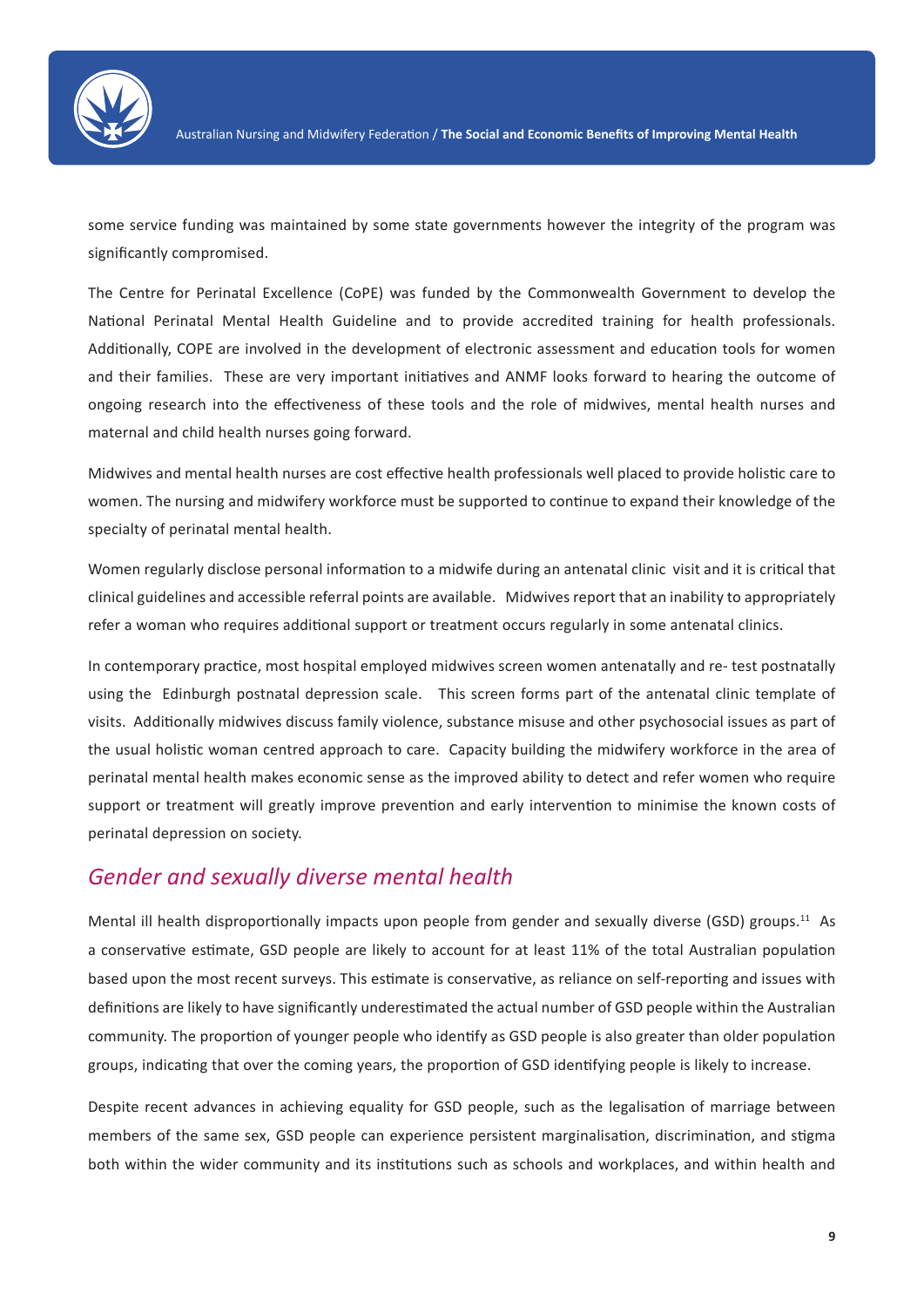

mental health care contexts. Further, the discrepancies between GSD people and the mainstream population can interact with other social and demographic factors in a compounding fashion. For example, being a GSD person who is also a member of another disadvantaged/marginalised group such as an Aboriginal and/or Torres Strait Islander Australian, a member of a culturally and linguistically diverse (CALD) group, socioeconomically disadvantaged, living in regional or remote Australia, or indeed a woman, can mean that a person faces further challenges to accessing safe, effective, quality health and mental health care and poorer health and mental health outcomes.

Gender and sexually diverse people are a disadvantaged group whose general health, health risk factors, and especially mental health appear to be poorer than the mainstream population. Gender and sexually diverse people have:<sup>12</sup>

- experienced and continue to experience systematic marginalisation and discrimination in the community and healthcare systems;
- higher rates of smoking and alcohol consumption;
- poorer access and engagement with health and mental health services;
- greater risk of poor mental health, especially depression, anxiety, and psychological distress;
- poorer health and mental health outcomes;
- greater risk and rates of self-harm, suicidal behaviours, ideation, and death from suicide; and
- higher incidence of homelessness,<sup>13</sup> a compounding factor for the development and exacerbation of mental ill health (see also 'Housing and homelessness, below).

Health and mental health care professionals may require focussed, evidence-informed information, education, and support to provide safe, quality care to GSD people. This is because GSD people and the specific issues they face and that are important to them may not receive sufficient coverage and attention in current health and mental health care preparatory or continuing professional development programs.

The ANMF urges the Commission to identify GSD people as a key group within their inquiry. Supporting and resourcing focussed research, initiatives, and programs addressing the disproportionate mental health burden faced by GSD people in Australia has the capacity to make a significant and meaningful difference to a considerable proportion of the Australian population, their families, and significant others.

#### *Aboriginal and Torres Strait Islander mental health*

The Australian health and mental health system is failing Aboriginal and Torres Strait Islander peoples. These communities are challenged by high rates of suicide and poorer mental health outcomes than populations.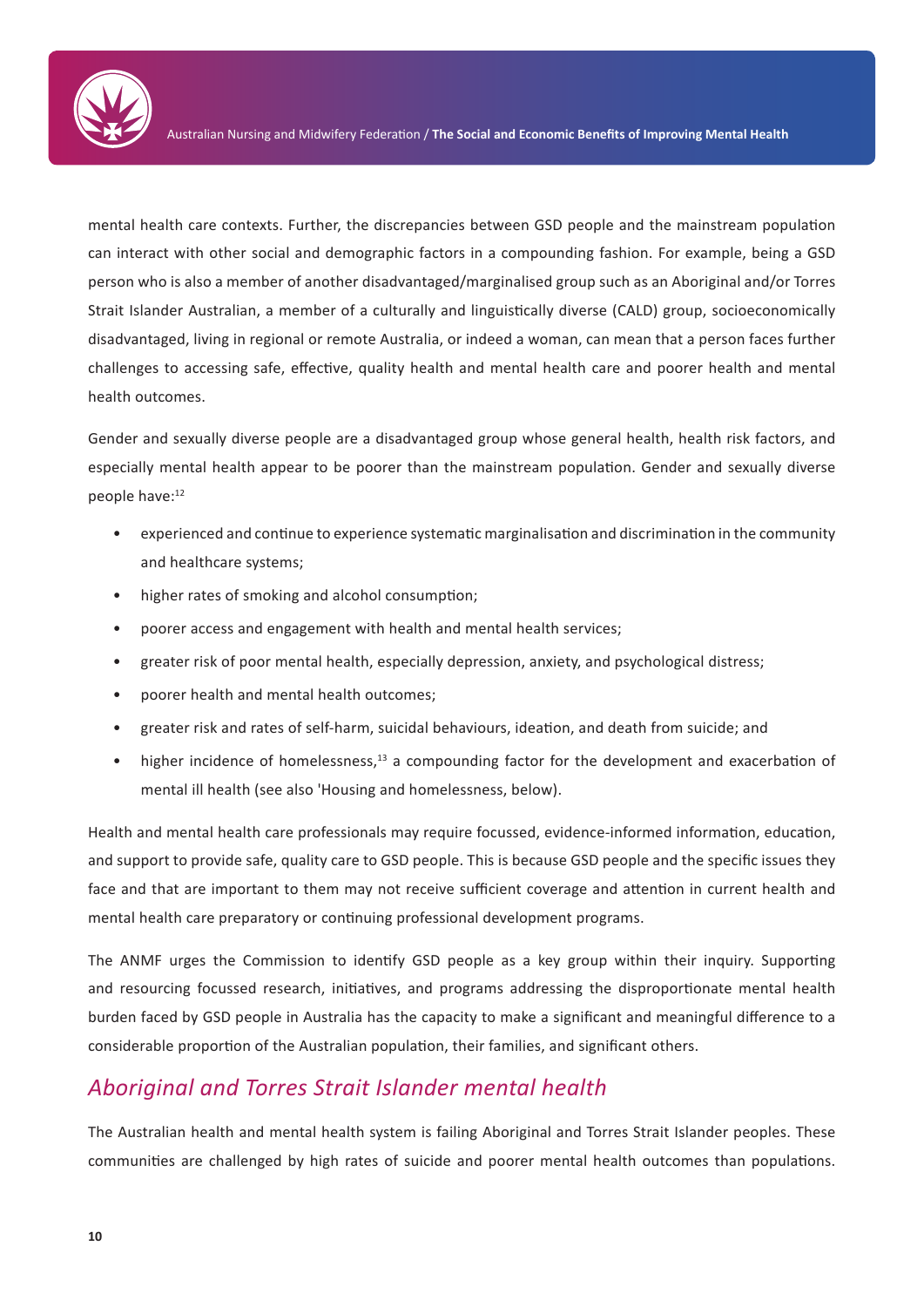

Mental ill health among Aboriginal and Torres Strait Islander peoples has arisen from historic dispossession, ongoing racism, and difficulties connecting to Aboriginal and Torres Strait Islander identity, country, and community.14 These challenges are amplified by unequal access to meaningful and ongoing education, social services, and employment. The Australian Bureau of Statistics data shows that Aboriginal and Torres Strait Islander people are twice as likely to die by suicide than other Australians, that Aboriginal children aged 1–14 years are nine times more likely to die by suicide than non-Indigenous children, that young adults aged 15–24 years are four times more likely to die by suicide, and that Aboriginal people are now three times more likely to be hospitalised for intentional self-harm than other Australians.

Indigenous mental health is a key national priority and of concern to the ANMF and its members. Hospital-based care may be inappropriate and harmful for the mental health care of Aboriginal and Torres Strait Islanders peoples, particularly for those who live in regional or remote communities. Aboriginal people may benefit from models of mental health care that allow them to stay within their communities, connected to country, and out of distant metropolitan hospitals.15 Any review of mental health and wellbeing in Australia must also consider the Aboriginal and Torres Strait Islander population. Within the Closing the Gap Strategy and the National Strategic Framework for Torres Strait Islander Peoples' Mental Health and Social and Emotional Wellbeing there are plans and frameworks in place on how to provide mental health support and services. Dedicated mental health funding must go hand-in-hand with these programs. Further, the mental health and wellbeing of Aboriginal and Torres Strait Islander people in custody is a major concern, with high rates of mental ill health and suicide among incarcerated Aboriginal and Torres Strait Islander Australians.16

#### *People with psychosocial disabilities*

The ANMF commends the Commission for extending the scope of the inquiry to examine the interface between the National Disability Insurance Scheme (NDIS) and other services for those with a mental illness, and any new developments which have significant implications for population mental health, participation and productivity. While potentially beyond the scope of the present inquiry, the ANMF would like to draw the Commission's attention to the issue of insufficient funding for the NDIS particularly in relation to the high level of care needed by some accessing the scheme which requires the skills of qualified nurses.

Not everyone who experiences mental ill health also experiences a disability, but for people who do, it can be severe, longstanding and impact upon recovery. People with a disability because of a mental health condition may qualify for support provided through the NDIS.

Any examination of the role of improving mental health to support economic participation and enhancing productivity and economic growth, must consider the role that the NDIS has in supporting people with a psychosocial disability.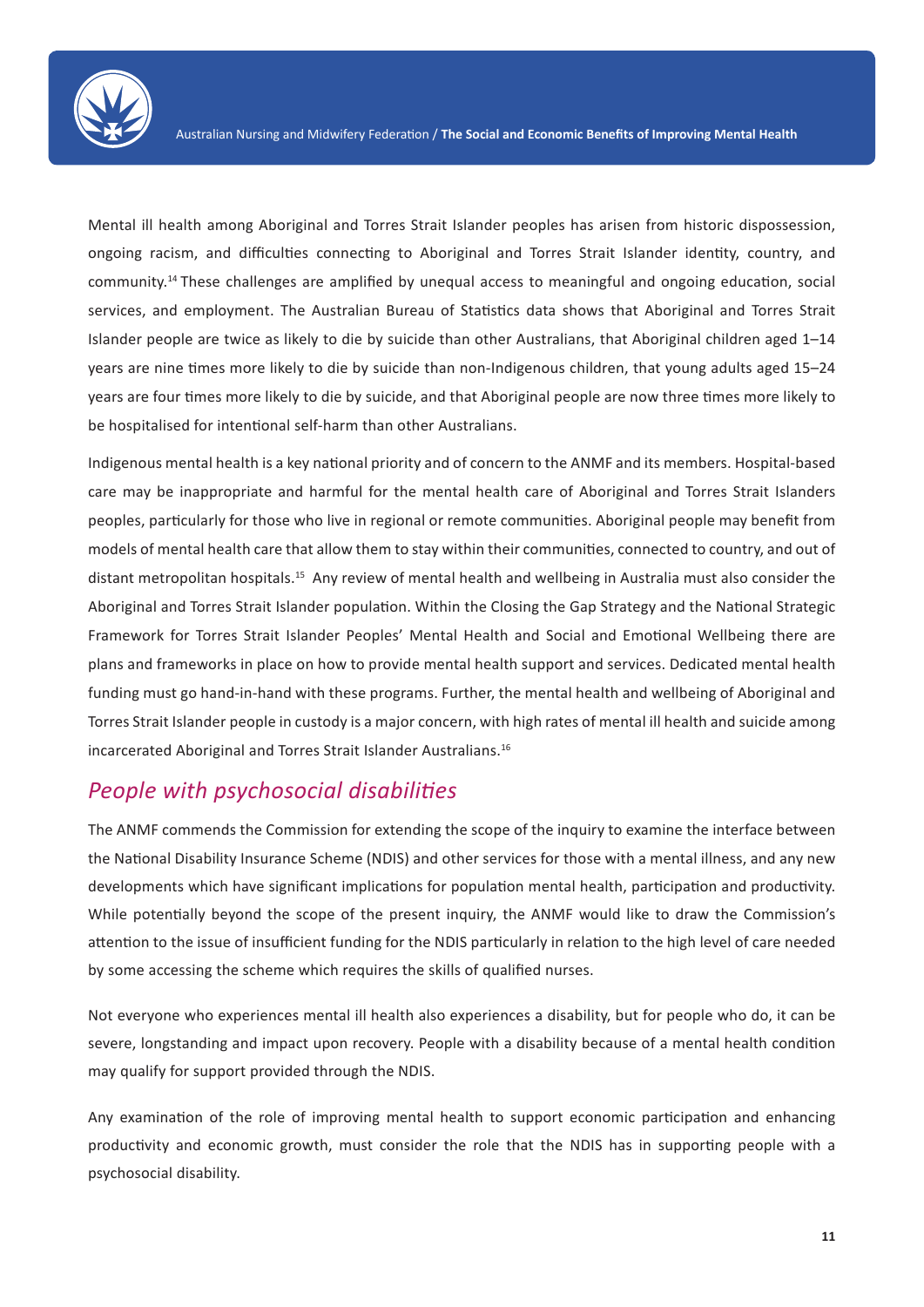

The NDIS funds disability supports that are not clinical in nature and that focus on a person's functional ability. Supportive services extend to those that enable a person with a mental illness or psychiatric condition to undertake activities of daily living and participate in the community and social and economic life. The NDIS supports people who experience disability to exercise their rights to the same opportunities as others within the community. The NDIS can link people with disability to services within the community and/or provide funding for people to get individualised support for example, by supporting participation in daily activities and to enjoy community/work life relevant to individual interests and needs.

The founding principles underpinning the NDIS are similar to the principles of mental health recovery. The NDIS defines recovery as "achieving an optimal state of personal, social and emotional wellbeing, as defined by each individual, whilst living with or recovering from mental health issues".<sup>17</sup>

Engaging with the community through social participation, education, and employment helps build resilience and purpose for people who experience a disability. The NDIS is committed to funding supports that help participants increase their independence and social and economic participation. Nurses may provide some of the support available through the NDIS to people who experience mental ill health as well as a disability.

The NDIS is designed to work alongside existing government service systems, including health, education, housing, and mental health specific treatment services. People with mental health issues often require support from a range of sources such as community, family, friends, local or private mental health services and other mainstream systems. The NDIS works closely and in partnership with these other support systems but does not replace them.

#### **Structural weaknesses in healthcare**

As identified by the Commission and by past reviews, a crucial weakness in the Australian healthcare system arises from a lack of coordination of mental healthcare across providers. Enrolled Nurses are underutilised in this co-ordination role and we contend that they would provide a cost-effective solution in improving care co-ordination and stopping people from falling through the gaps. The present inquiry has the opportunity to address issues with fragmented, uncoordinated care in mental health.

An important step toward addressing deficiencies in the current system is to enable the nursing and midwifery workforce to work to their full scope of practice. Mental health services in Australia should make greater use of the skills and scope of practice of the nurse, nurse practitioner, and midwife workforce by ensuing greater involvement of the professions in acute and primary care (including in general practice, schools, and community) as well as residential aged care. A shift away from generic 'case-management' models that have the potential to de-skill highly qualified health practitioners is an imperative. Nurse, midwife, and nurse practitioner-led models of care in mental health should be trialled and expanded.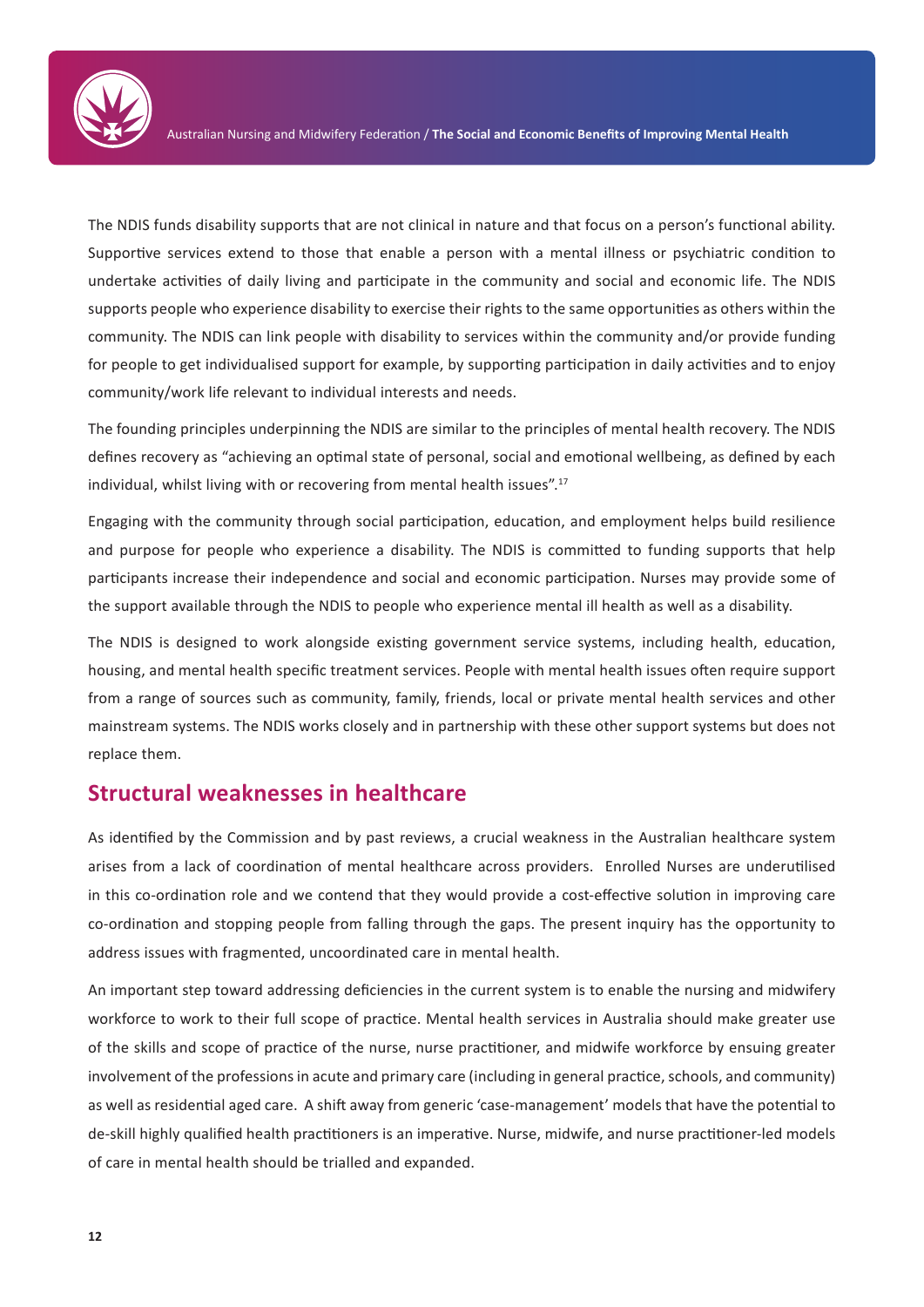

Along with ensuring that nurses and midwives are supported to work to their full scope of practice, greater acknowledgment from multidisciplinary healthcare professionals, policy makers, and the wider community would assist in growing a broader and clearer understanding of the importance and value of nurse and midwife work in the area of mental health.

#### *Nurse practitioners and mental health*

There is a substantial body of literature pertaining to the role of the nurse practitioner with considerable evidence suggesting high quality and effective care and that health consumers highly value the care provided by nurse practitioners either working independently or in collaboration with broader healthcare teams.<sup>18, 19, 20</sup> While there is less evidence specifically focussed upon mental health care provided by nurse practitioners, what evidence exists indicates that this phenomena persists.

One area where nurse practitioners can be especially effective in mental health is in emergency departments where the mental health nurse practitioner role enhances access to specialised mental health care and also supports emergency staff.<sup>21</sup>

Nurse practitioners working in private practice and primary healthcare can also be an effective and accessible model of care ensuring better access and timeliness of care for people in the absence of, or where there is limited or stretched, general practice resources.

A key role of the primary mental health nurse practitioner is the provision of mental health care and support along with the assessment and management of physical conditions that can precede, coexist alongside or be exacerbated or caused by, mental ill health. Nurse practitioners working in primary health care can support and provide significant benefits to health consumers and can provide invaluable onsite support to medical providers or work in private practice themselves.

Nurse practitioners working in primary mental health can increase patient participation in treatment plans which is vital for effective and integrated mental health care. Follow-through with referrals and follow-up visits are important to health consumers, but barriers such as inconvenience, transportation problems, stigma, and cost can make this difficult. Nurse practitioners can improve primary mental health care recovery rates and outcomes by detecting and assessing mental ill health or risk early, scheduling specialist referrals and appointments, and through the implementation of evidence-based treatment approaches.

Nurse practitioners working in primary mental health can improve integration between nursing, medical, and specialist care. As the Commission is aware, health consumers with chronic mental illness are at increased risk for multiple physical health problems. Mood, anxiety, and psychotic disorders frequently result in damaging health behaviours, such as a sedentary lifestyle, poor eating and sleeping habits, strained personal and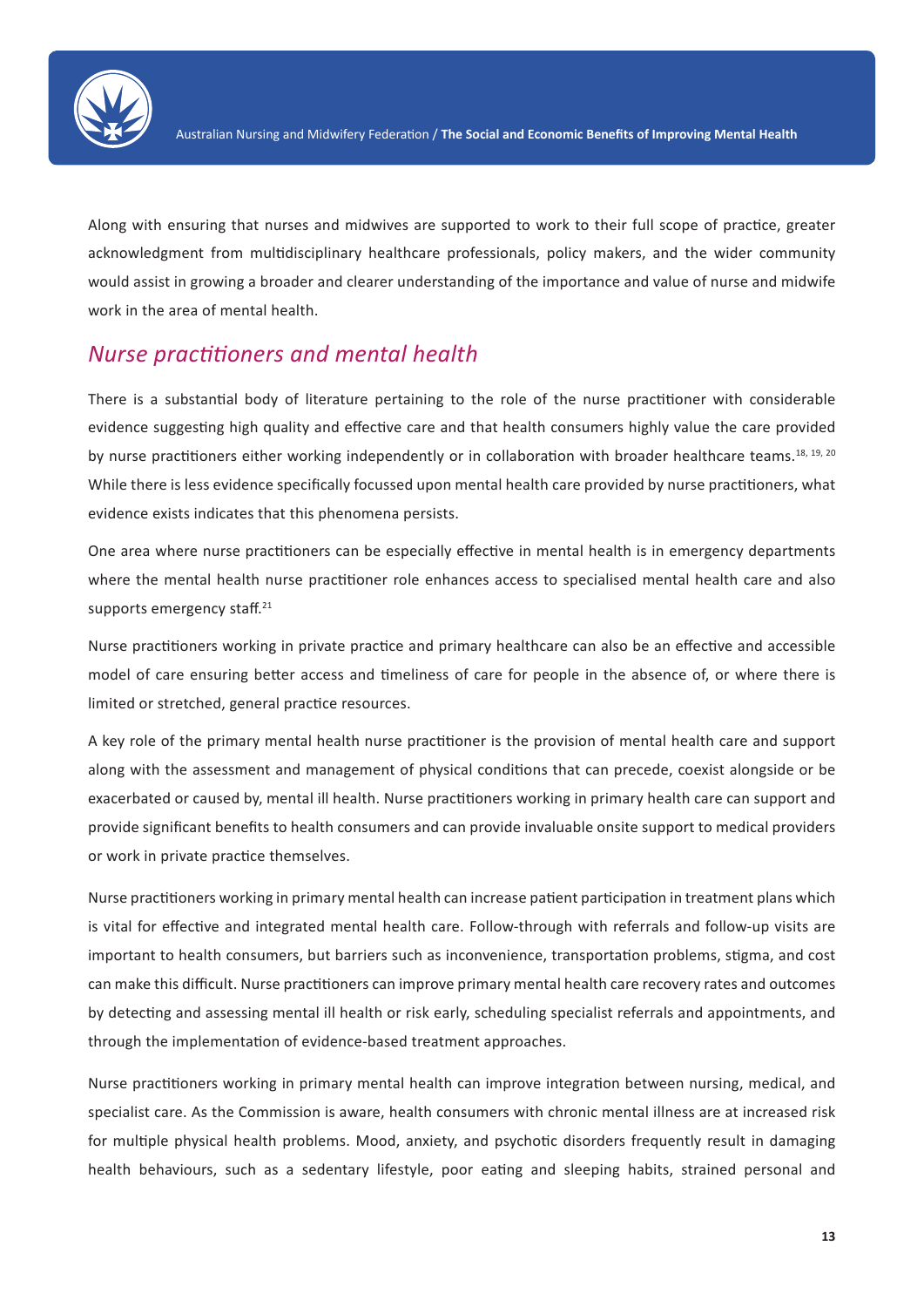

professional relationships, and poor lifestyle choices and coping skills (smoking, substance abuse, physical or emotional abuse, and anger outbursts). Further, while newer pharmacological treatments tend to have fewer negative side effects than previous generations of medicines, some medicines still increase a person's risk of obesity, cardiovascular problems, and diabetes. Nurse practitioners are educated and experienced in working in partnership with health consumers and the rest of the health care team to identify, manage, and treat these multiple complex conditions faced by people experiencing mental ill health.

Overall, mental and physical health care can be fragmented because there isn't enough collaboration between care providers. A nurse practitioner in primary care is optimally placed to bridge this gap. By addressing the interplay of physical and mental health and providing an integrated approach to care, the nurse practitioner can help restore better mental health and assist recovery.

#### **Restrictions on scope of practice**

Nurses, including specially trained mental health nurses, represent the largest proportion of professionals working in the Australian mental health system and provide care to individuals and communities throughout Australia from metropolitan locations to regional and remote sites. Nurses are well positioned to understand the complex interrelationship between physical and mental health and to respond to the high premature mortality/ morbidity rates of individuals being treated for mental health issues caused by physical illnesses, such as cardiac disease, diabetes, and metabolic related orders.

Mental health services are increasingly delivered in the community by primary health care providers, however nurses and mental health nurses are underfunded which limits community access to these vital services and the ability of nurses to provide necessary care and preventive interventions. Further, a shortage of mental health nurses is expected to be the largest sector in the overall nursing workforce shortage of at least 19,000 nurses by 2030. Workforce planning is vital to ensuring that the supply of healthcare professionals, including nurses and midwives, is enough to meet the demands of Australia's growing and aging population. Some states have commenced effective action plans to mitigate against these Health Workforce Australia (HWA) workforce projections including:

- promoting mental health nursing as a career of choice;
- providing scholarships to contribute towards the postgraduate course fees;
- Improving the safety for everyone in mental health wards and clinics;
- Introducing clinical supervision and resilience building programs within workplaces;
- Regulating workload to ensure that nurses are able to provide people/patients with the time they deserve; and
- Reducing insecure work practices.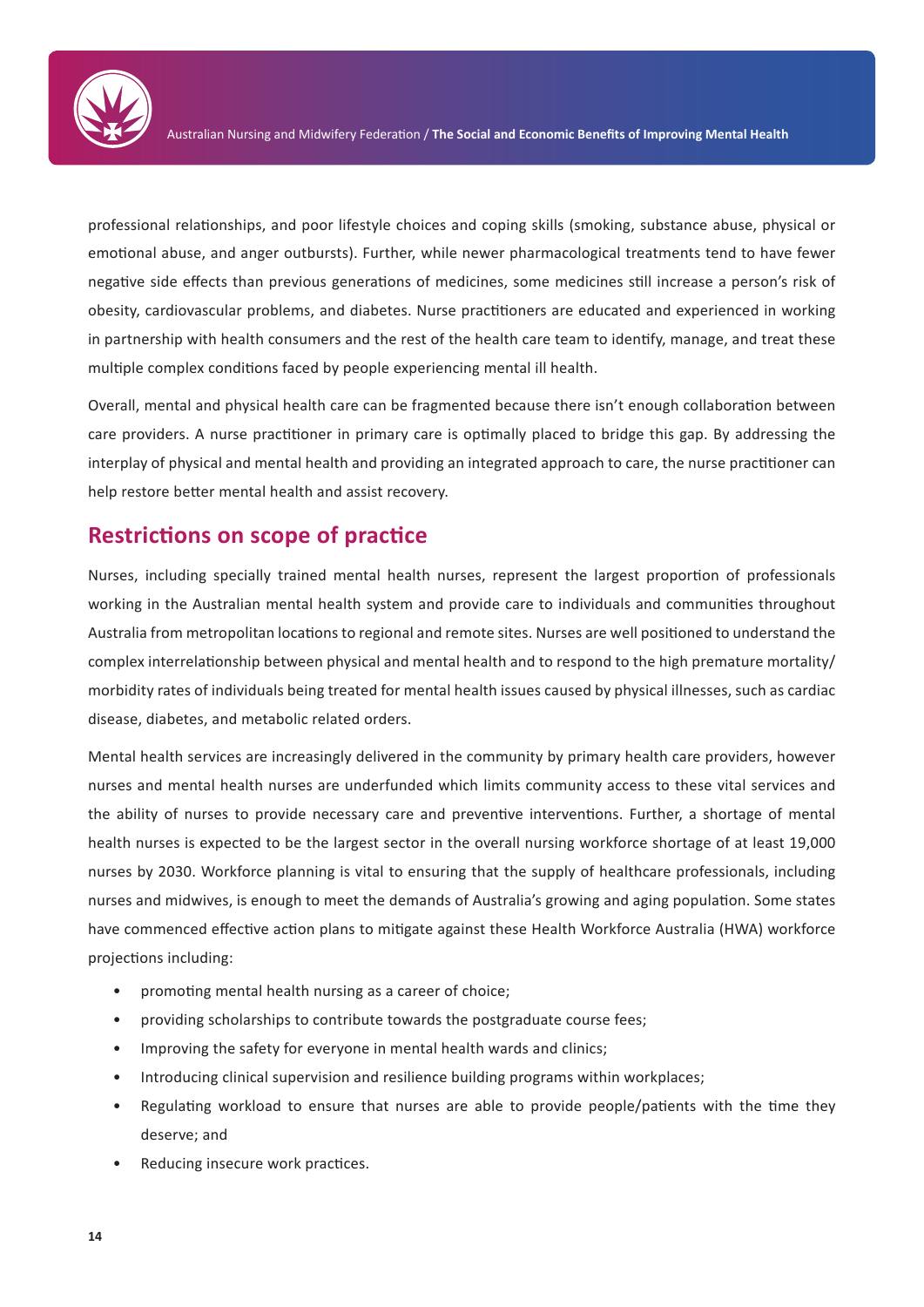

The nursing workforce, like the Australian population in general, is ageing. The mental health nursing workforce may be additionally stretched in the future by the fact that mental health nursing is not a priority career pathway for many junior nurses.

Early prevention, early diagnosis, and identifying suicide risk in the treatment and management of mental health problems are essential in achieving positive outcomes for individuals. Often a first point of contact for people in the community, nurses are, on many occasions, best placed to ensure these critical interventions occur through timely referral and care. This is especially vital in rural, regional, and remote areas where access to specialised mental health services and general practice is more limited and can also be true for disadvantaged metropolitan populations in the community (e.g. socially, culturally, and linguistically diverse and/or disadvantaged people) and in aged care.

Better choice and more accessible mental health care could be provided to people through different models of care, such as mental health nurse-led models, including mental health nurse practitioner-led models; an increase in school nurse positions in the public school sector (for early intervention); and, quarantining of the Mental Health Nurse Incentive Payment (MHNIP) funding within Primary Health Networks to enable reinstitution of the excellent work that had been undertaken by mental health nurses in keeping people well and living in their community. Mental health nurses, nurse practitioners, and skilled registered nurses are also well positioned to provide necessary care to residents in aged care facilities and people receiving aged care and/or disability support in the community. Providing positions for mental health nurse practitioners with funding models which broaden access for people seeking mental health care and which facilitate viable and sustainable practice operation would be one way to address the access issues faced by Australian consumers.

Mental health services must also be appropriately tailored, and accessible to provide effective, safe, and meaningful care to the diverse Australian population. Aboriginal and Torres Strait Islander peoples, culturally and linguistically diverse people (including asylum seekers, new migrants, and refugees), socially disadvantaged, and sexually and gender diverse people all face barriers to accessing safe, quality care that meets their specific needs and preferences.

The ANMF advocates that all people experiencing mental health conditions should have access to effective, quality mental health care that acknowledges their particular needs and preferences for culturally safe and appropriate care particularly for Aboriginal and Torres Strait Islander people, and those from socially, culturally and linguistically diverse and/or disadvantaged backgrounds including asylum seekers, new migrants, and refugees, and sexually and gender diverse people.

As a workforce development strategy, the ANMF considers initiatives need to be developed and incentives need to be in place to retain the experienced mental health nursing workforce and recruit and mentor nurses new to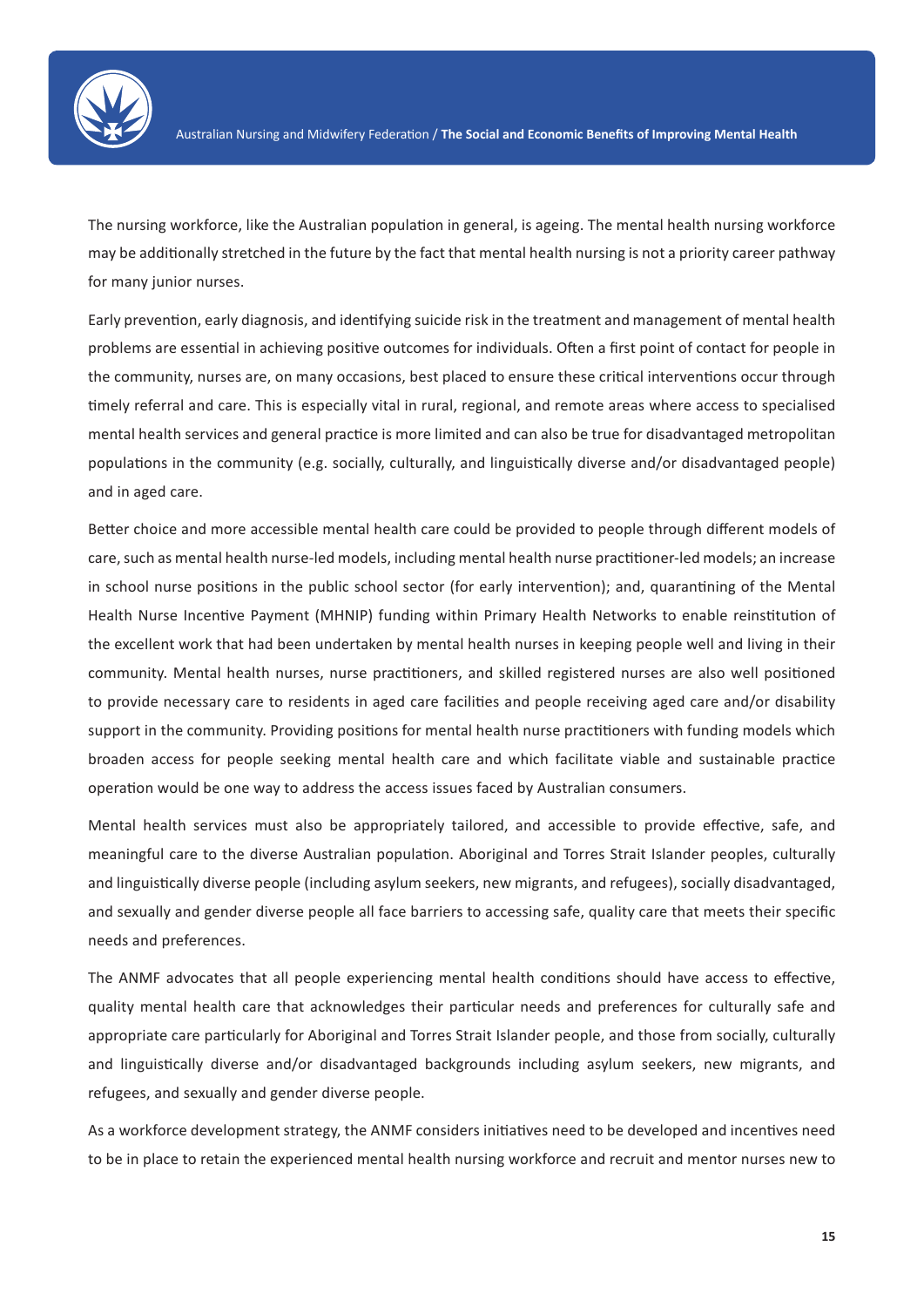

mental health, to help grow the mental health nursing workforce. This includes transition to practice programs to equip both newly qualified and experienced registered nurses and midwives with the specialist skills required in mental health nursing.

#### **Health workforce configuration and capabilities**

#### *Primary Health Network funding and mental health nurse employment*

With the development of the Primary Health Networks (PHNs), the Mental Health Nurse Incentive Payment (MHNIP) program was ceased and funding has been transferred to the PHN lexible funding pool. This transfer of funding has led to difficulties experienced by clients when some mental health nurses either have, or are facing, a loss of employment from their primary health care position. It places further burden on the public health system as often the people who were previously engaging with a mental health nurse have limited or no suitable alternatives and subsequently become very unwell and present in crisis to an emergency department or worse. The ANMF Victorian Branch has reported that this represents a significant loss for patients, many with complex, trauma-based mental illness, who relied on these mental health nurses.<sup>22</sup>

Providers of mental health nursing programs were advised by some Victorian PHNs earlier this year that their tenders to continue had been unsuccessful and would cease from 1 July 2018. These programs, funded under the MHNIP, had been successful in supporting people in Victoria with severe and persistent mental illness. The MHNIP nurses coordinated patients' mental, physical and social care including acute interventions, and identified a comprehensive range of needs such as dental appointments, public housing or National Disability Insurance Scheme advocacy. This mental health nursing model, which kept people well and living in the community, was proven through evaluation to give: greater continuity of care, greater follow-up, timely access to support, and increased compliance with treatment plans; with the outcome being improved mental and physical wellbeing and employment, and greater involvement in social and educational activities. Importantly, there was a decrease in acute hospital admissions, or, where these did occur, a reduction in the length of stay was demonstrated.

The Queensland Branch of the ANMF, the Queensland Nurses and Midwives Union (QNMU) has also reported that mental health nurse members in their state are uncertain as to future employment following transfer of the MHNIP funding, under which they worked, into the PHN. Negotiations are still in train between the mental health nurses concerned and the PHNs in their locality.

The uncertainty about the employment of mental health nurses within the PHNs is causing a disruption to the continuity of care for people with mental health illness. This situation must be speedily resolved with a reinstitution of therapeutic relationships for the mental health nurses and their patients, under the PHN funding, to avoid causing further distress to an already vulnerable group of people in our community.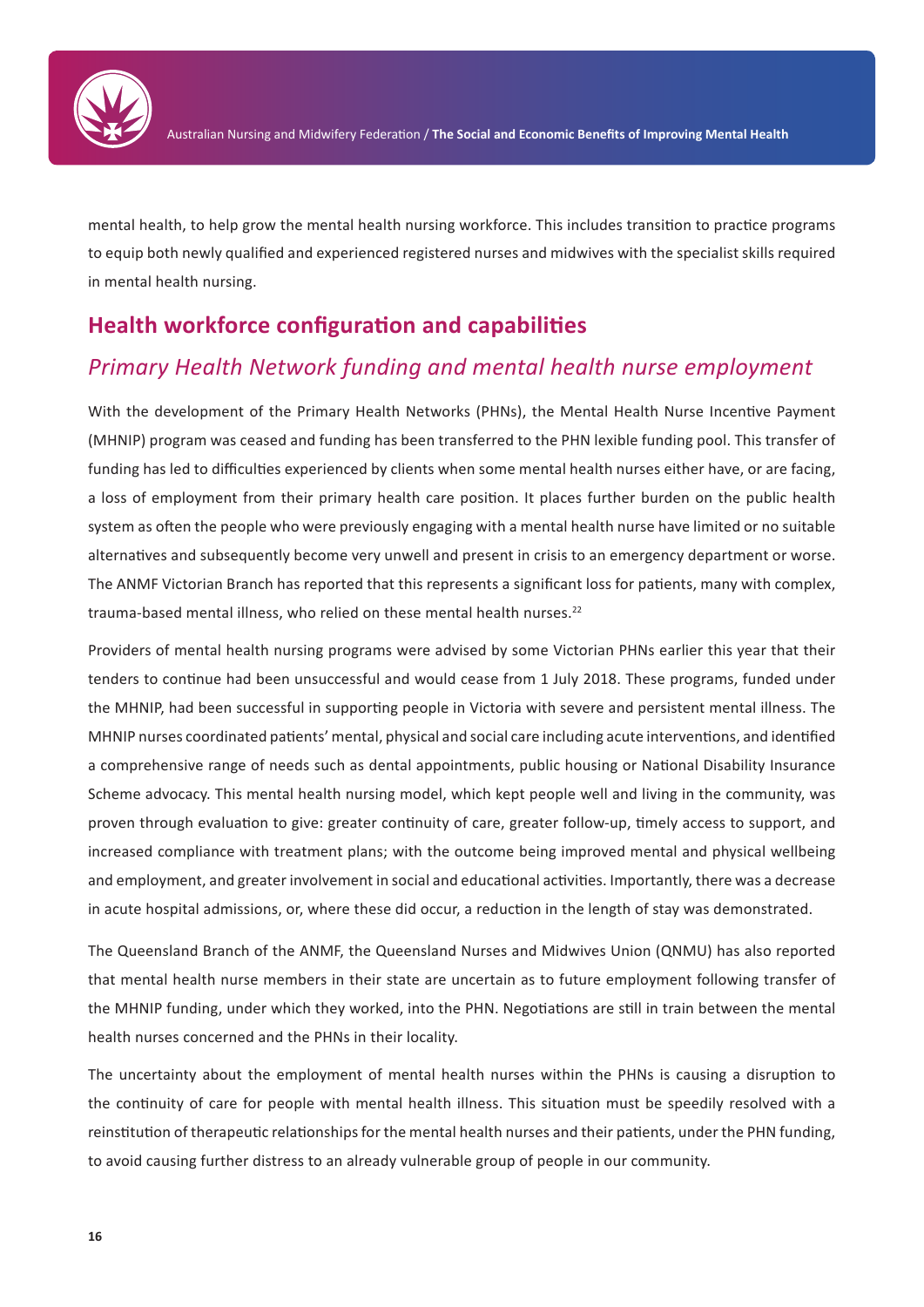

#### *Nurses in Schools*

The prevalence of mental ill health is rising among children, adolescents, and young people. Early intervention is essential in supporting young people, and care provided within schools to support emotional well-being is recommended as part of this process. School nurses can have a vital role in supporting young peoples' mental health, although a number of barriers exist which impact on school nurses' ability to work in schools or grow skills and capacity dealing with mental health issues in these roles.<sup>23</sup> School nurses are also able to provide personalised health and wellbeing information and guidance which is vital to the provision of person-centred health and mental health care.<sup>24</sup>

In 2017 there were 1,545 nurses who identified as working in public or private schools.<sup>25</sup> States and territories have different models; in some jurisdictions school nurses work primarily in private schools while in others their numbers are higher in public school settings. In some states/territories where there are few or no school nurse positions, community nurses go into schools and conduct health screenings and vaccinations.

School nurse numbers were higher in the late 1990s but then decreased in the early 2000s. In Tasmania for example, there has been a renewed effort to increase the numbers, with the government injecting funds for new positions in 2017. In some instances, school registered nurse positions have been removed and the position downgraded to that of a 'first aider'.

Registered nurses who work in schools can take on significant roles in primary health care prevention and early intervention in a broad range of physical and mental health issues, through regular screening, immunisation, education and on-going health and mental health promotion and care. Registered nurses are trusted members of the school community and are often specifically identified by students as a trusted person in whom to confide very personal information. First-aiders are not trained or qualified to deliver the level or quality of mental health care that falls within the scope of practice of a registered nurse and are not regulated by a national body, as is the case for qualified nurses (the Nursing and Midwifery Board of Australia).

School nurse members of the ANMF have expressed that a large part of their role now relates to mental health issues, either experienced by the student themselves or family members of students. As recently reported, children as young as five are exhibiting mental illnesses including anxiety, self-harming, and significant behavioural issues that disrupt not only their education but affect the entire classroom.<sup>26</sup>

School nurses work within the school community team, and, also with students' general practitioners and/or other relevant local health practitioners and facilities. This is a valuable and effective approach to integrating care and increasing communication channels between schools and health networks.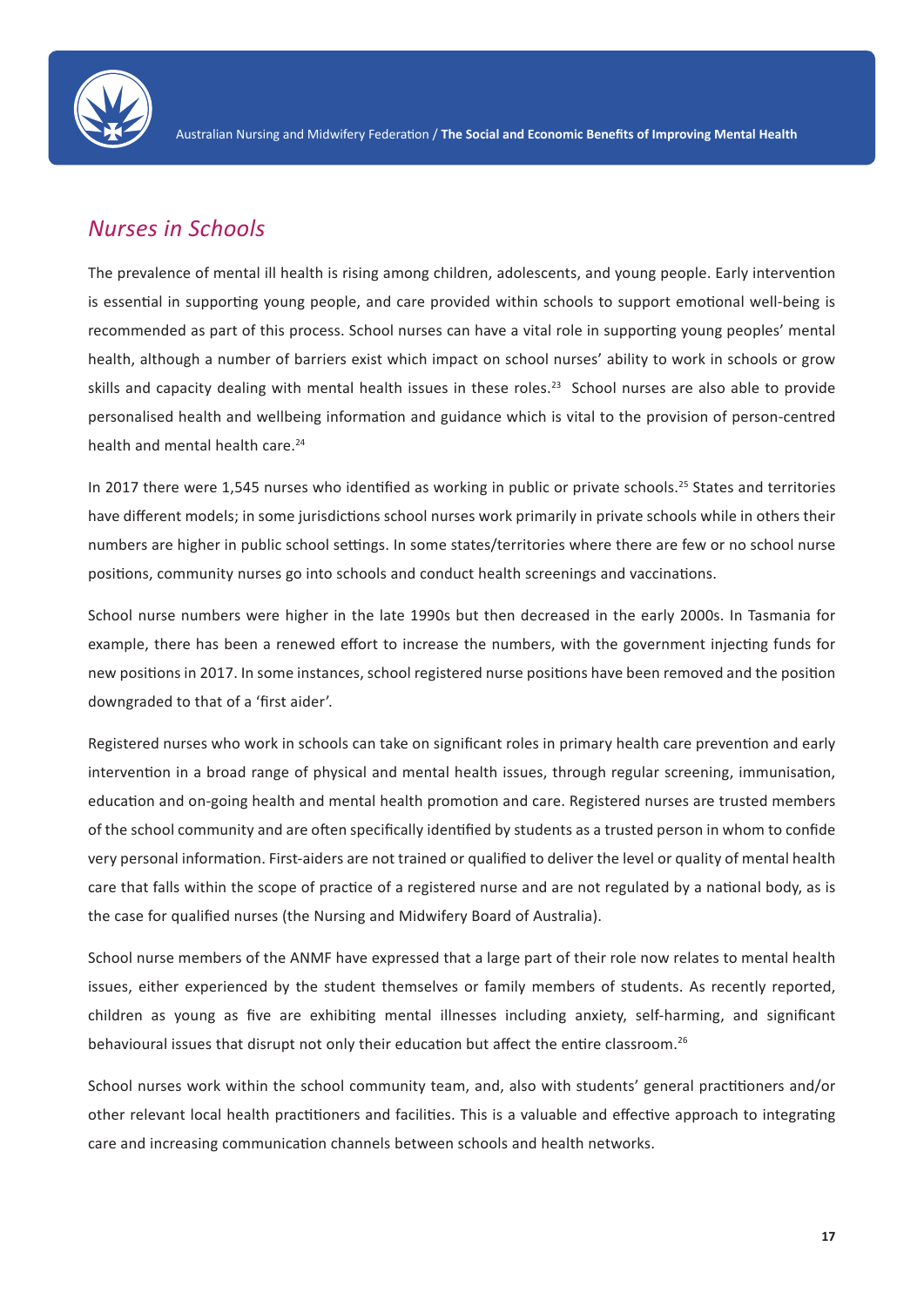

The school nurse role should be acknowledged as vital in the physical and mental development of Australia's children and youth, across all geographical locations. In addition, there should be funding mechanisms for these registered nurses to have access to mental health education continuing professional development and postgraduate programs of study.27

There is further scope for the utilisation of qualified mental health nurses, working as case managers in school contexts. These specialised registered nurses could be effective in the support of children with behavioural/ mental health disorders and also in identifying children at risk of mental or physical ill health. Because of their professional education and clinical practice, mental health nurses work with both the individual child and their family members. They are well prepared to case manage in schools and support individual teachers and health and welfare services in their management of their clients with behavioural/mental health disorders.<sup>28</sup>

#### **Housing and Homelessness**

The intersection between homelessness and mental ill health is a key concern for the ANMF, and as such, we are pleased to see that the Commission have chosen to focus attention on this important issue as part of the inquiry.<sup>29</sup> The links between mental ill health and homelessness have long been acknowledged,<sup>30</sup> but less so understood and effectively acted upon. The ANMF supports the premise that ill health, both physical and mental, are causes and consequences of homelessness. People experiencing homelessness often present with severe and unremitting symptoms of mental ill health and with significant barriers to accessing appropriate service provision. Current availability of accommodation is wholly inadequate, and the need for appropriate housing and mental and physical health services is urgent. For those experiencing the dual burdens of mental illness and homelessness, a 'housing first' model with integrated and supportive housing and a variety of housing options to suit the individual and their needs may be a meaningful and effective approach.

Significant mental ill health occurs in between 30–50% of people who are homeless. This may however be an underestimation, as people who are homeless also face greater isolation and poorer engagement with health and mental health systems for diagnosis, treatment, and support.

Homeless people are considerably more likely to suffer from alcohol (8.1% to 58.5% of people) and drug dependence (4.5% to 54.2% of people) than the age-matched general populations. The prevalence of psychotic illnesses and depression (2.8% to 42.3% of people) and personality disorders are also higher.<sup>31</sup> Models of mental health care and social care that can best meet the mental health needs of people who experience homelessness requires further investigation.

Young people who are homeless in Australia have extremely high rates of psychological distress and psychiatric disorders. Action addressing housing and mental health for young people in Australia is vital, as homeless youth are at risk of developing psychiatric disorders and possibly self-injurious behaviour the longer they are homeless.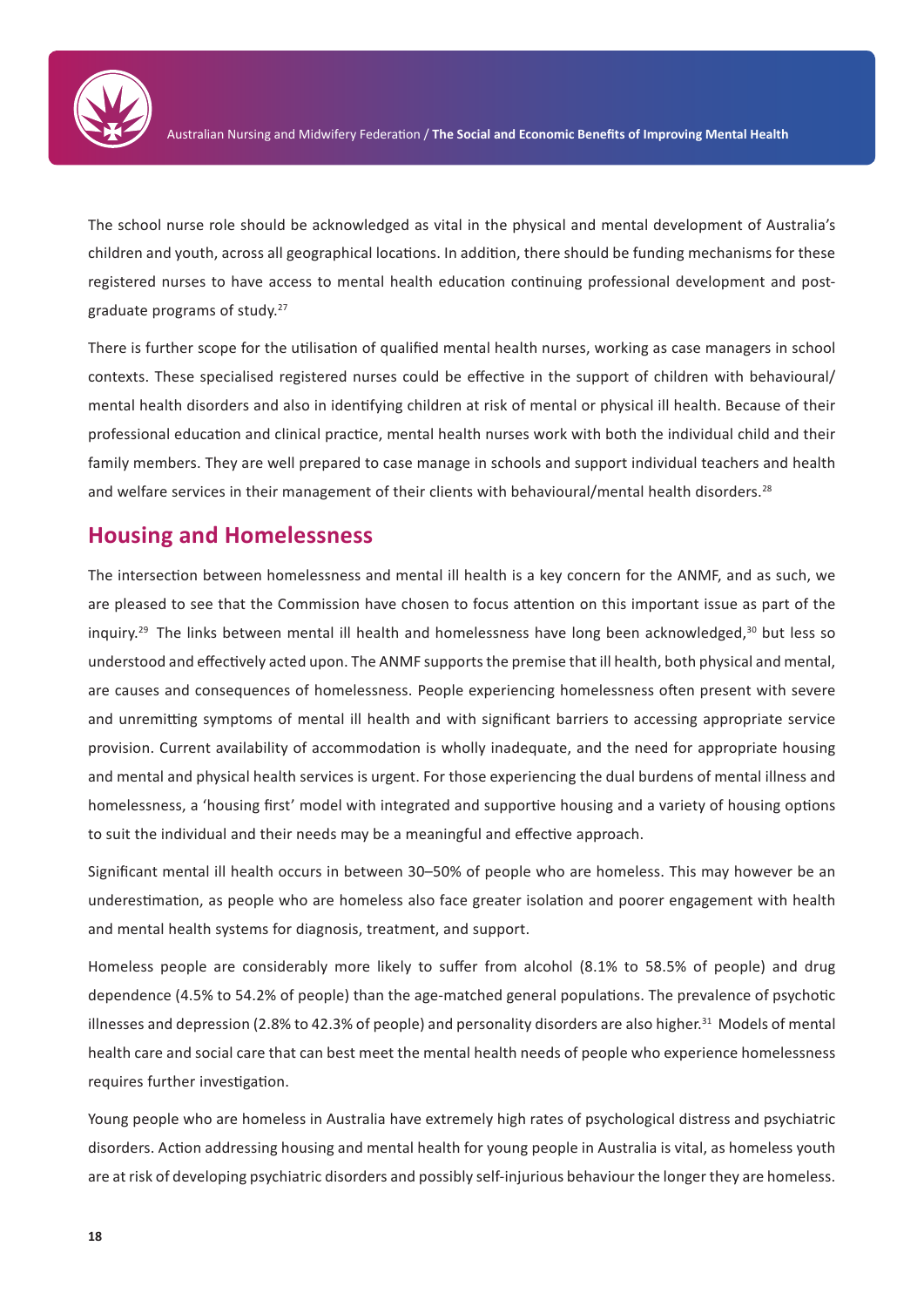

The ANMF supports research and evaluation of current and emerging models of housing support for people with mental ill health or who are at risk of mental ill health or homelessness.

In Victoria, supportive residential services (SRSs) are privately owned businesses that provide a shared living environment and personal support to individuals of varying age range. Many residents in 'Pension Level' SRS originally came from the closures of psychiatric institutions; today this population is ageing and suffering from increasingly debilitating chronic diseases related to a lifetime of poor symptom management, social isolation, poor diet, and the adverse effects of long-term psychotropic medication. Residents experience a wide range of psychological, physical, intellectual and alcohol and other drug related disabilities. The SRS residents living with chronic, complex and enduring mental illness are some of the most marginalised and vulnerable members of our community. Overall, they are cared for by an unskilled workforce. A review of the provision of service for those within SRS who experience mental illness is timely, along with improvements to implementation and support for a better skilled and qualified workforce including nurses and mental health nurses and improved integration with primary care, general practice, allied health, and specialist services.

Along with this, integration of service systems to better facilitate care of people experiencing homelessness and mental ill health, as well as those at risk, is required. This could involve;

- review of current resourcing and provision of care models;
- recognition of the social determinants of health and the impact of adverse childhood experience and trauma on future health outcomes;
- integration of services such as health, housing and mental health to better facilitate intervention for the prevention of ill health and recovery from ill health;
- recognition of chronic disease and comorbid health on mental illness and more effective hospital discharge planning;
- access for marginalised groups who may be precluded from receiving care due to 'no formal diagnosis' being recorded such as those who are Medicare ineligible, with poor support networks and / or no significant other, and;
- enhanced training and education for emergency services, first responders, and health and mental health care staff on complex presentations and how to respond and provide care to people who are experiencing homelessness and mental ill health, in the least restrictive way.

Further examples of successful approaches in Victoria include: 32

• The provision of nurse-led homeless persons programs that employ mental health nurses to work alongside drug and alcohol nurses, community nurses and HIV nurses all of whom are trained in the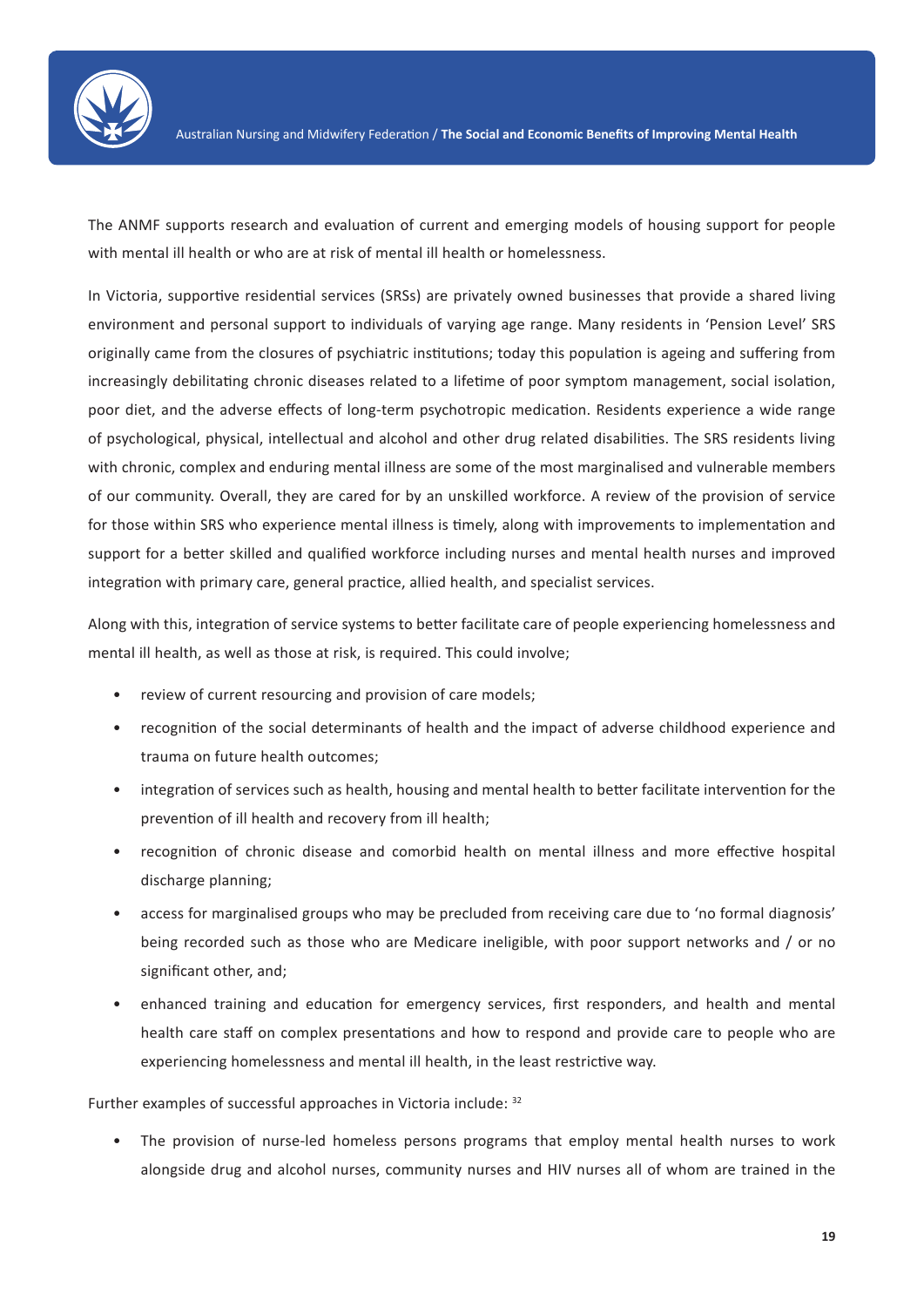

trauma informed care approach and have good knowledge of the services available to ensure their patients' needs can be addressed;

- The continuation of 'fast track' appropriate public housing for people with these complex needs at an earlier point than the current 15 years or more with a requirement for ongoing engagement with the nursing service;
- Recognition of recent data on triggers for 'new homelessness' to ensure that victims of domestic violence (and their children) can access safe refuges and be protected to make transitions to affordable housing;
- Encouragement of partnerships/amalgamations/mergers between homeless services to reduce expenditure on overheads and allow funds to go to direct service provision; and
- Ensuring that there is interface with homeless strategy that increases the availability of accommodation.

#### **Regional and remote areas**

The 2018 Senate Community Affairs References Committee Inquiry into Accessibility and quality of mental health services in rural and remote Australia highlighted the fact that although Australians living in rural and remote areas are impacted by mental disorders at the same rate as people living in major cities, they experience unique barriers to receiving care. Specialist mental health nurses and an overall well-equipped workforce of trained registered nurses is vital to the delivery of mental health care to meet Australia's current and future needs. ANMF contends that nurses, midwives and nurse practitioners are currently underutilised in meeting the demand for mental health care, across all geographical areas, but especially in rural and remote settings. Additionally, further planning and action is required to attract and retain nurses and midwives to train and work in regional and remote locations.

The ANMF supports funding arrangements that increase access to and the quality of mental health services for those who live in rural and remote areas. We note the Mental Health Medicare Benefits Schedule (MBS) Review Taskforce has as one of their goals, affordable and universal access for all Australians including those who live in rural and remote locations and consideration as to whether telehealth services are delivering the mental health care that is needed.<sup>33</sup> We support this goal to ensure mental health care is accessible for all Australians.

#### **Education and continuing professional development**

All nurses and midwives address mental health in their preparatory education including both theoretical learning and clinical practice.

This means that the scope of practice of all nurses and midwives includes initial assessment of presenting mental health problems, and awareness of early interventions including referral for acute and on-going management.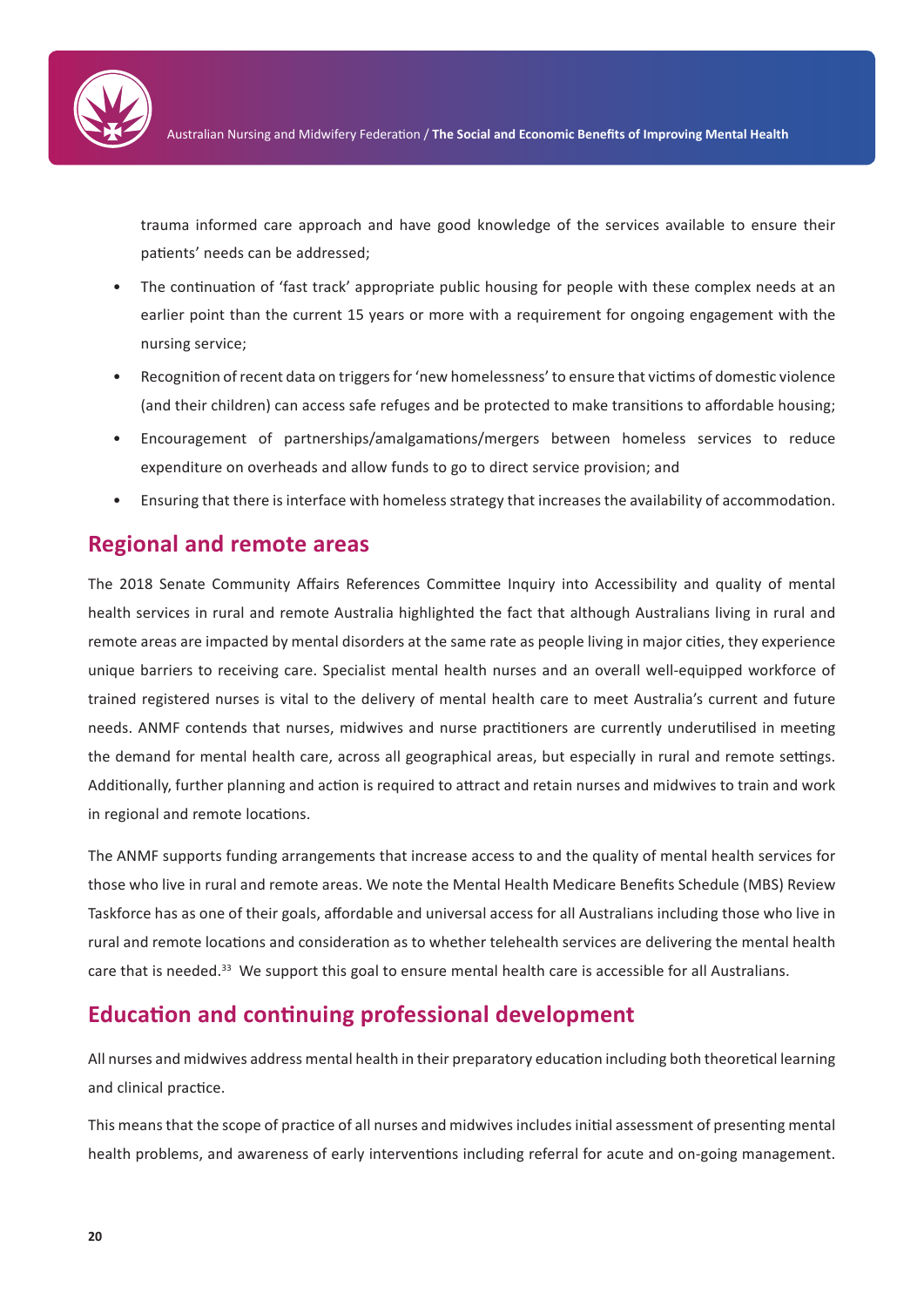

Importantly, nurses and midwives are able to assess comorbid physical health issues, which may be contributory factors in mental ill health.

In order to build mental health knowledge and capacity in the nursing and midwifery workforce the following are essential:

- Continuing professional development opportunities should be available (both time release and funding) for the on-going updating of mental health knowledge base for all nurses and midwives.
- Enabling the expansion of knowledge base by undertaking post graduate mental health courses to equip nurses and midwives for context specific mental health practice.
- Targeted quarantined scholarships for mental health study at postgraduate level for registered nurses, and for nurse practitioners, to work in rural and remote areas.
- Provision of positions for mental health nurse practitioners with funding models which broaden access for people seeking mental health care and which facilitate viable and sustainable practice operation.

#### *Mental Health Nurse Training*

To ensure a viable current and future mental health nursing workforce, specific mental health nursing courses which include theoretical and clinical components, must continue to be offered at post graduate level so that nurses and midwives who work intensively in mental health patient care contexts have the appropriate and unique skillset required for specialist nursing mental health practice.

In the case of the South Australian ANMF Branch, the current provisions as set out in the Nursing/Midwifery (South Australian Public Sector) Enterprise Agreement 2016 (NMEA) state that:

"a Registered Nurse (Mental Health) in a mental health service, ward, unit or team means a registered nurse who is either enrolled in an approved mental health course or who holds qualifications in mental health practice."34

There has been a steady increase in demand from mental health consumers across the sector in the last five years coupled with a lack of an appropriately trained and qualified mental health nurse workforce. This has ultimately put increased pressures on nurses working in mental health. In addition, it appears that the average age of mental health nurses is higher than that of nurses and midwives more generally; about 3 in 5 mental health nurses (58.8%) were aged 45 and above in 2016; a third (32.7%) were aged 55 and older and 1 in 20 (5.2%) were aged 65 and over.<sup>35</sup> This contrasts with about 2 in 5 nurses and midwives being aged 50 and over in 2015 (39.0%) with an average age of 44.4 years.<sup>36</sup> It is expected that mental health nursing will suffer from a greater number of retiring workers sooner than the general nursing and midwifery workforce which may have dire consequences for an already constrained sector. One of the biggest barriers and challenges contributing to this issue is the lack of access to timely education for those wishing to pursue a career pathway in mental health.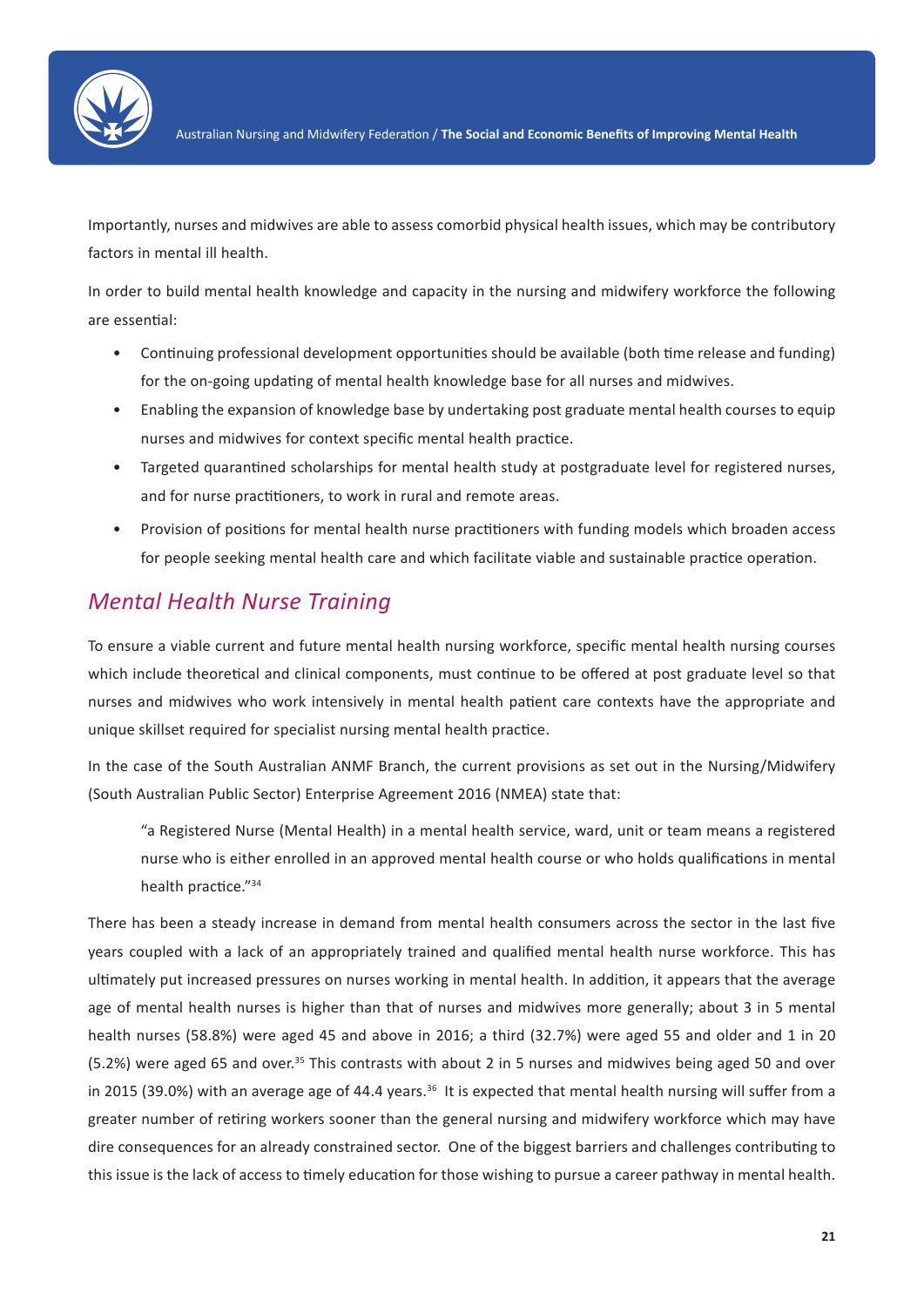

To address this gap in South Australia, the ANMF (SA Branch) has formed partnership with Flinders University to provide South Australian Nurses with more streamlined access to post-graduate studies by enabling them to springboard from a related Continuing Professional Development course delivered by the Australian Nursing and Midwifery Education Centre. This piece of work is crucial given the requirements in South Australia outlined above, as well as the broader issue that ideally qualified mental health nurses - or those studying towards such qualifications - should provide specific and specialist nursing care for mental health patients. Mental health is already chronically understaffed and there are hospital beds that remain unopened because there are not enough qualified mental health nurses across the country, let alone in South Australia.

#### **Child safety**

The ANMF supports the Commission in improving the mental health of people in contact with the child protection system, including prevention and early intervention programs for parents, carers, children, and support for those children leaving out-of-home care.

Domestic violence is a risk factor for children's general psychopathology and mental ill health in later life.<sup>37</sup> Many children who witness violence within the home (for example domestic violence between parents or caregivers) are themselves victims of physical abuse.<sup>38</sup> Children who witness or are victims of domestic violence and abuse themselves are at a greater and more serious risk for experiencing long-term physical and mental health problems.<sup>39</sup>

There is a growing understanding that child maltreatment or exposure to domestic violence is a major risk factor for many health conditions. Multiple adverse childhood experiences (ACEs) are compounding, resulting in greater risk of poor health and mental health effects ncluding physical inactivity, overweight or obesity, diabetes, smoking, heavy alcohol use, poor self-rated health, cancer, heart disease, respiratory disease, sexual risk taking, mental ill health, problematic alcohol use, problematic drug use and interpersonal and self-directed violence. The outcomes most strongly associated with multiple ACEs represent ACE risks for the next generation such as violence, mental illness, and substance use in future relationships.40

While it is understood that the Commission's inquiry will not encompass legislation, government legislation and policies concerning child safety have a clear and significant impact upon the ability of health and social systems to minimise health and mental health risk and maximise the early detection of, and response to, potential risks and problems. Current child protection legislation should be improved to effectively promote and improve the mental health of children in the child protection system.

For example, under the *Child Protection Act 1999* (Qld) (the Act) mandatory reporting by healthcare staff, such as registered nurses, in contact with members of the public, section 13E(2)(a) reads: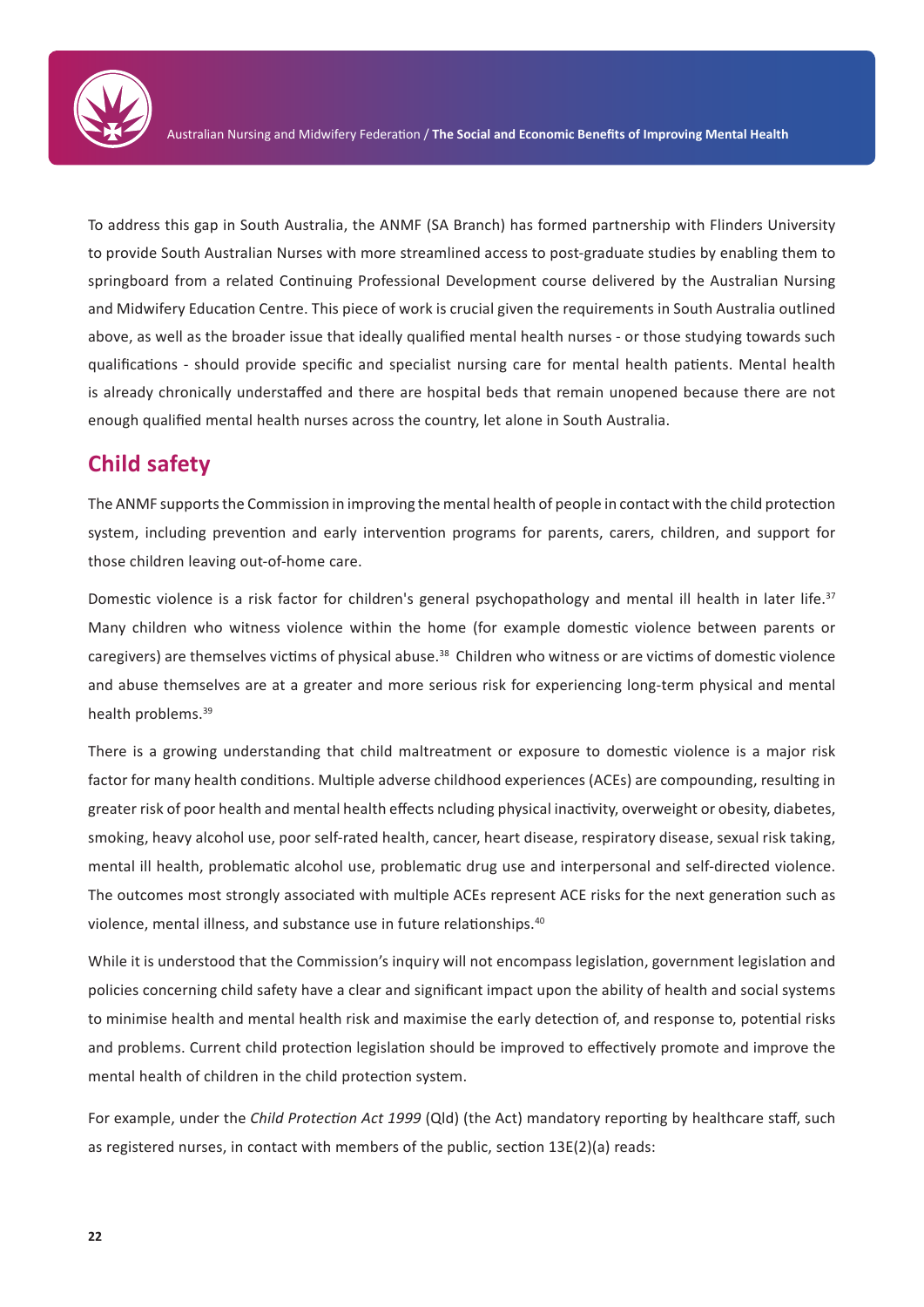

For this section, a reportable suspicion about a child is a reasonable suspicion that the child –

(a) has suffered, is suffering, or is at unacceptable risk of suffering, significant harm caused by physical or sexual abuse; and

(b) may not have a parent able and willing to protect the child from the harm.

This section does not refer to the child's psychological or emotional state, implying that mandatory reporting is required only for physical or sexual abuse. This is not sufficient to adequately protect the health, wellbeing, and mental health of vulnerable children.

### **Mentally healthy workplaces**

#### **Workplace interventions**

As the Commission recognises, there is a large cost associated with workforce mental ill-health. Nursing and midwifery are emotionally demanding professions and deficiencies in nurses' and midwives' mental wellbeing, characterised by low vitality and common mental disorders, have been linked to burnout, low productivity, absenteeism and presenteeism. Mental health nurses and other mental health workers are required to engage in effective therapeutic interactions with clients in emotionally-intense situations. An integrative systematic review identified that three related concepts are relevant in the context of workforce attrition and burnout in mental health nursing: emotional labour, emotional exhaustion (an element of burnout), and emotional intelligence (or self-protection).<sup>41</sup> The systematic review highlighted that emotional labour can inspire personal growth of emotional intelligence among mental health nurses. Recommendations for clinical practice included:

- promotion of supportive work environments
- involving nurses in shared decision-making
- the provision of ongoing professional development opportunities that facilitate the development of emotional intelligence and resilience among mental health nurses.

Problems with poor mental health in the nursing and midwifery workforce can exacerbate issues with workforce recruitment, retention, and turnover which are themselves significant issues in Australia.

Working people who experience mental ill health require supportive and trusting workplace environments to guard against issues such as absenteeism and presenteeism. Workers who are employed in unsupportive environments have poorer outcomes, while factors such as awareness and openness about mental illness, collegial support and managerial support can assist people experiencing mental ill health to be and feel productive and valued in the workplace. Protective factors for improved mental health among nurses have been found to include; better general health, cohabitation with a spouse or partner, healthy sleeping and eating habits, not being an informal carer as well as a paid carer, and not working nights.<sup>42</sup>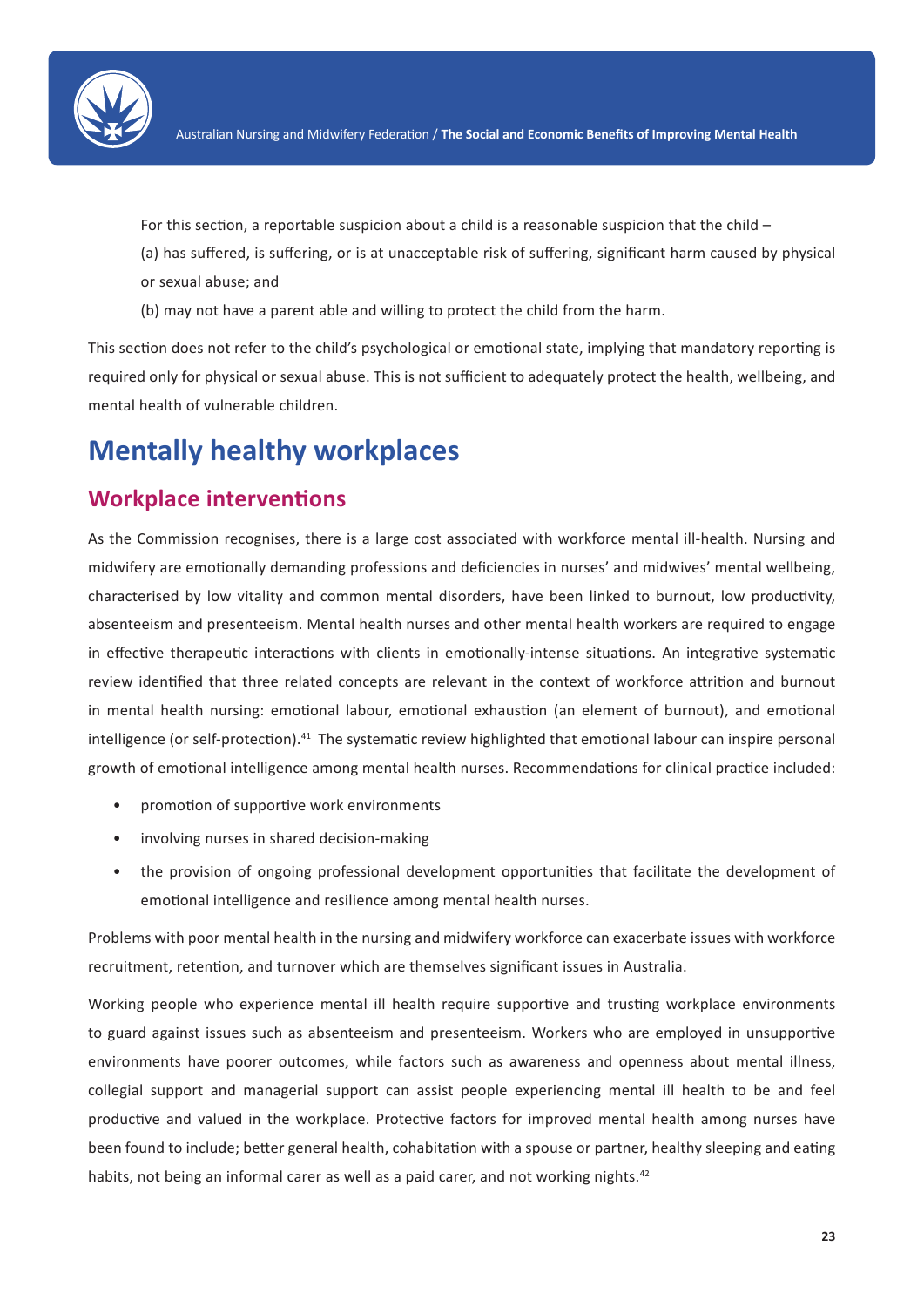

Employers have a responsibility to their staff in providing safe, supportive environments and for promoting mentally healthy practices in the workplace. Employers are also responsible for supporting employees who experience mental health issues.

With employers, professional and industrial organisations are important partners and advocates for promoting and supporting mentally healthy workplaces. A key priority of the ANMF and all our state and territory Branches is ensuring the health and safety of our members, as well as all nurses, midwives, and carers, at work. The ANMF provides representation, support, and advice, including helping members make a claim for workers' compensation.

The ANMF acknowledges that existing workers' compensation schemes may not adequately address workplace mental ill health. The current system can be experienced as adversarial - pitting employers against workers, dis-incentivising both claims and support. This can result in employers displaying a lack of empathy and instead rigidly adhering to budgetary factors and policies unfit for purpose, which can exacerbate the causes of mental ill health and risk for employees.

The ANMF is pleased to see that the Commission views mentally healthy workplaces as a key focus area and recommends that the Commission further endeavour to examine the suitability of workers' compensation schemes to deal effectively and fairly with mental ill health and risk.

Further, the ANMF also recommends that the Commission place special focus upon the mental health and workplace safety with regard to mental health and risk of healthcare workers themselves. By effectively supporting those who care for the overall wellbeing and mental health of the general public and community, and ensuring that their workplaces are safe, mentally healthy, and supportive, a strong, productive, and effective health and mental health workforce can be sustained.

#### *Workplace violence in mental health*

Health workers are at high risk of violence all over the world. Between 8% and 38% of health workers suffer physical violence at some point in their careers. Many more are threatened or exposed to verbal aggression.<sup>43</sup> As first-line health and mental health care staff, nursing staff are in close and frequent contact with mental health services consumers and their families. From a survey of more than 150 000 nurses, drawn from 160 global samples, overall, about a third of nurses have been physically assaulted, bullied, or injured, while around two-thirds have experienced nonphysical assault.<sup>44</sup> Violence is a frequent and critical factor that affects the workplace safety of nursing and midwifery staff and all health care staff more broadly.<sup>45</sup> Personal experiences of aggression or violence in the workplace lead to serious consequences for nurses and midwives, their patients, patient care, and the organisation.46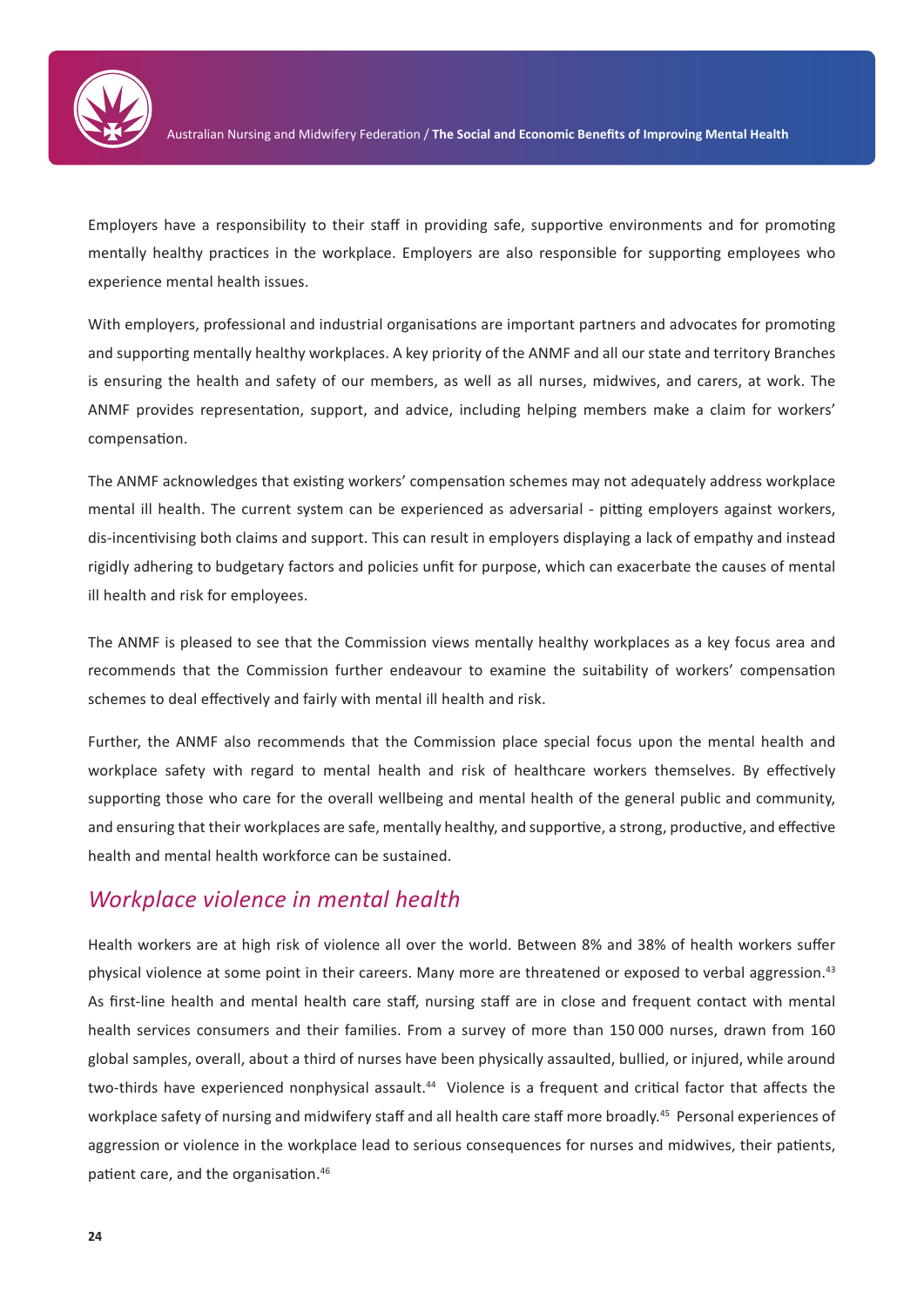

Nurses and other staff working in mental health cope with significant psychological and physical challenges, including exposure to verbal and physical violence. Nurses who work in mental health environments have a 20 times higher rate of physical violence than those working in public health units.<sup>47</sup>

Nurses exposed to verbal or physical abuse often experienced a negative psychological impact post incident.<sup>48</sup> Nursing staff who are exposed to violence experience increased stress, decreased work satisfaction and have adverse long-term health consequences, this reduces care quality and work morale and increases nurse turnover.<sup>49, 50</sup> Violence against nurses also negatively impacts recruitment and retention of staff which is a significant problem for the nursing workforce mployed in mental health.<sup>51</sup>

Workplace violence is a serious and growing problem that affects all health care professionals. Nursing staff experiencing violence in the workplace has become a workplace safety concern to which health institutions worldwide attach considerable importance. Strategies are needed to prevent workplace violence and manage the negative consequences experienced by healthcare workers following violent events. Hospital managements should conduct work stress reduction intervention programs and promote strategises to reduce workplace violence.52 Health care organisations must ensure the necessary conditions for enabling and encouraging appropriate actions following violent acts according to relevant protocols. Comprehensive strategies from the perspective of nursing education and training, organisational policy, patient care and staff support are recommended to promote occupational safety in mental health care. Workplaces must also endeavour to create psychologically and physically safe environments for workers.

Nurses themselves are also in a unique position to develop and provide assistance to implement prevention programs that can decrease the incidence and prevalence of violence in healthcare environments.53

As part of broader work to assist public hospitals and mental health services meet their new obligations to end violence, the ANMF (Victorian Branch) has developed a new guide for health and mental health care services to end violence and aggression. The 10-Point Plan to End Violence and Aggression: A Guide for Health Services uses a traffic-light approach to show hospitals how to move from a high risk to a low risk environment. The Guide is divided into 10 sections based on the ANMF's 10 Point Plan:

- 1. Improve security
- 2. Identify risk to staff and others
- 3. Include family in the development of care plans
- 4. Report, investigate, act
- 5. Prevent violence through workplace design
- 6. Provide education and training to healthcare staff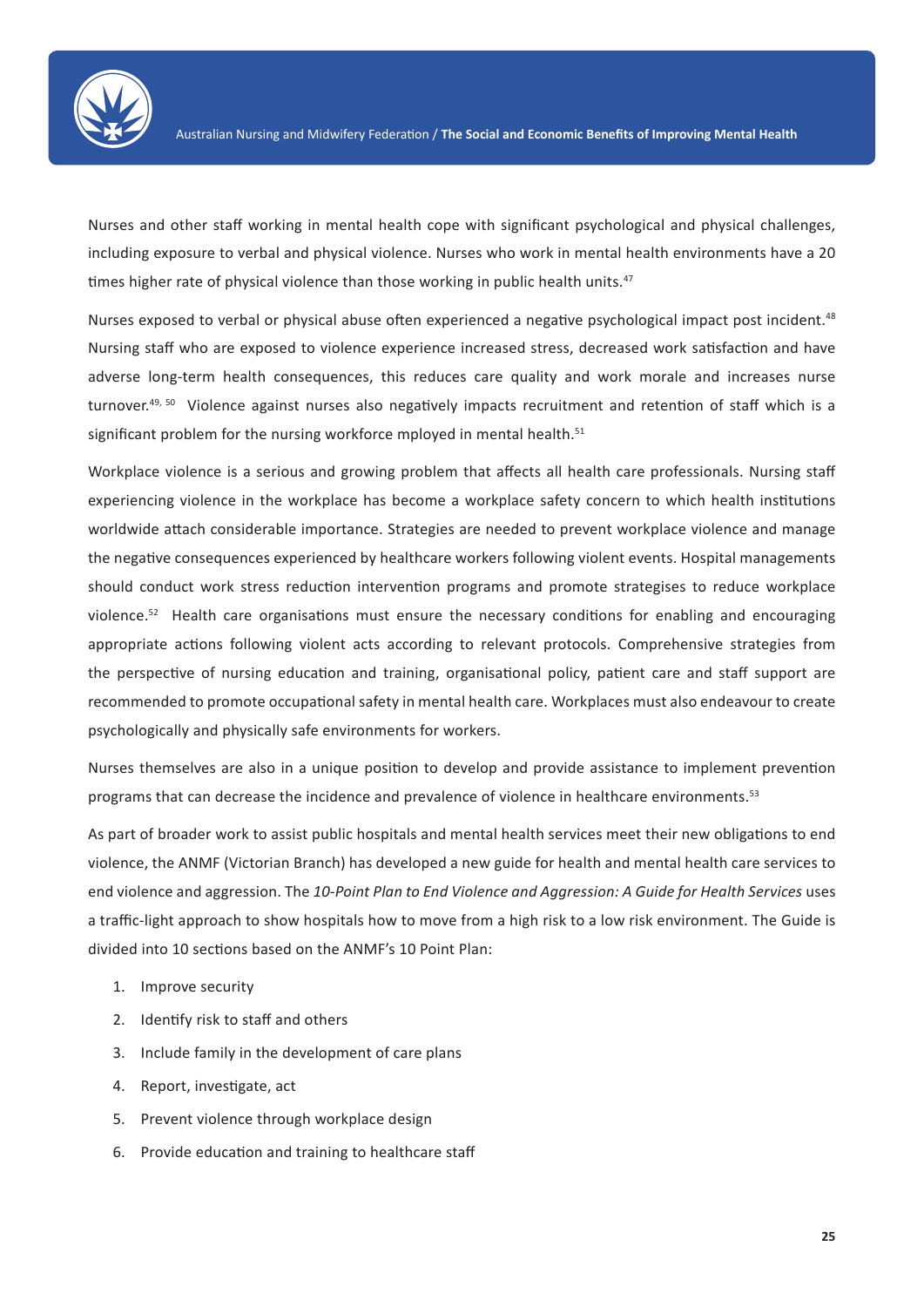

- 7. Integrate legislation, policies and procedures
- 8. Provide post-incident support
- 9. Apply anti-violence approach across all health disciplines
- 10. Empower staff to expect a safe workplace

The Guide articulates what a successful organisational response to the prevention of violence and aggression should look like. This work could be examined by the Commission as a potential avenue for improving the safety of mental health care environments for all staff, as well as mental health consumers and their families.

#### **Funding arrangements**

The ANMF endorses and advocates for a transition away from the current health and mental health system activity-based funding model, that can incentivise throughput and a lack of focus on improving consumer outcomes, to a value-based approach to health and mental health care. A value-based funding model aids in putting the consumer at the centre of care and is geared to driving improvements to prevention and wellbeing support, such as through mental health models that prioritise peoples' mental health rather than focussing solely on an illness/treatment-driven approach.<sup>54, 55</sup>

Value-based models of care encourage health systems to reward care approaches that help people to avoid becoming unwell in the first place, resulting in fewer necessary hospitalisations and treatments.<sup>56</sup> This can result in considerable cost-savings as people are able to remain in the community rather than having to be treated as in-patients. Alongside value-based care that focusses upon optimising the experiences and outcomes of people who engage with the health and mental health system, there must also be strong data collection and reporting systems to allow measurement and monitoring of consumer-focussed outcomes. Moving to a valuebased system must occur in tandem with necessary improvements in mental health data collection, reporting, and integration.

While a movement to an entirely value-based model of mental health care is unlikely to be able to occur instantly, there is a growing global understanding that transitioning gradually from activity-based health funding models to value-based and outcome-focussed models is feasible and achievable.

Nurse or midwife-led services, and services that utilise a high level of nurse or midwife integration and involvement in care can aid meeting the growing needs and demands of mental health consumers. Supporting and funding employment of mental health nurse and nurse practitioner roles in primary health care and hospital emergency departments could be cost-effective approaches. Consumers who present at emergency departments for mental health issues experience generally longer waiting times than those with a similar severity of physical illness.<sup>57</sup>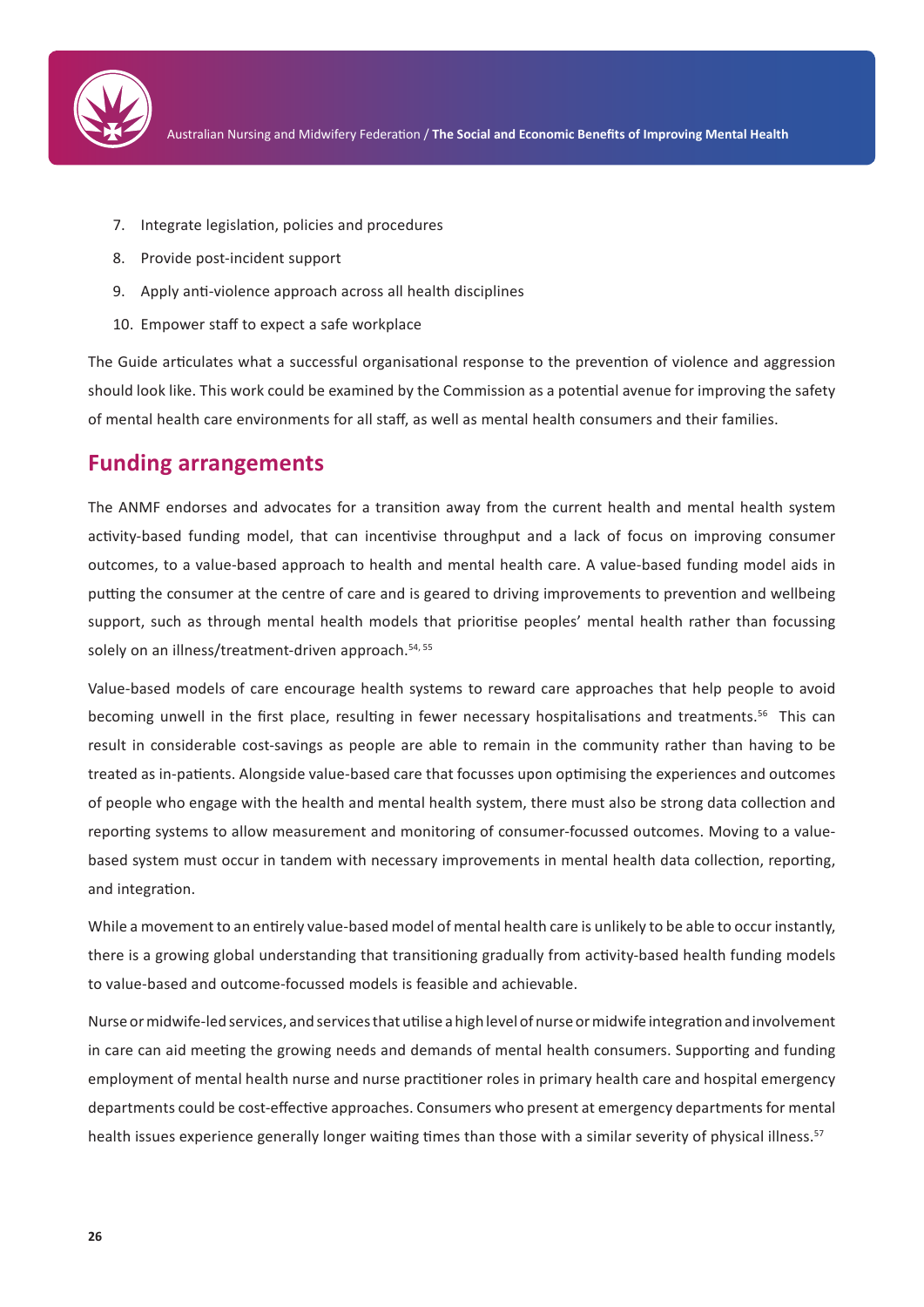

Another example of effective integration of nursing roles in mental health care is at the Gold Coast University Hospital (GCUH) where a rapid response triage trial has been designed to streamline appropriate care for mental health consumers who need rapid access to care.<sup>58</sup>

These consumers are seen by a mental health nurse from the Mental Health, Alcohol and Other Drugs Service (AODS) and an emergency department physician. Preliminary results are positive, demonstrating receipt of targeted care plans from mental health nurses and earlier patient discharges.

#### *Primary health network funding and mental health nursing*

While nurses were once specifically funded to provide clinical therapeutic mental health care funding of the Mental Health Nurse Incentive Program (MHNIP) has been transferred to the Primary Health Networks (PHNs) where funding is now paid into the PHN flexible funding pool. Mental health services are now commissioned to local providers by PHNs which has resulted in increasing job uncertainty for mental health nurses due to reduced funding. The Australian Medical Association (AMA) has also reported that across over 200 general practitioner and psychiatry practices, patients are losing access to the mental health nursing workforce, and the treatment they provide, due to the change in funding model. The AMA has reported that by cutting salaries to mental health nurses by 40-50%, some PHNs are failing to attract or retain a viable mental health nursing workforce, resulting in the utilisation of a less qualified and appropriate workforce.<sup>59</sup>

These PHN funding arrangements do not incentivise service providers to deliver optimal outcomes as PHNs do not have parameters around maintaining quality and ensuring the mental health services delivered are done so by qualified, appropriate health practitioners.<sup>60</sup> Supporting the PHNs to deliver holistic mental health, including the necessary care provided by nurses, is imperative to ensuring the good mental health of communities.

The ANMF recommends that assessment and evaluation of PHN funding decisions be undertaken to determine if the PHNs are improving or negatively impacting mental health care access and quality.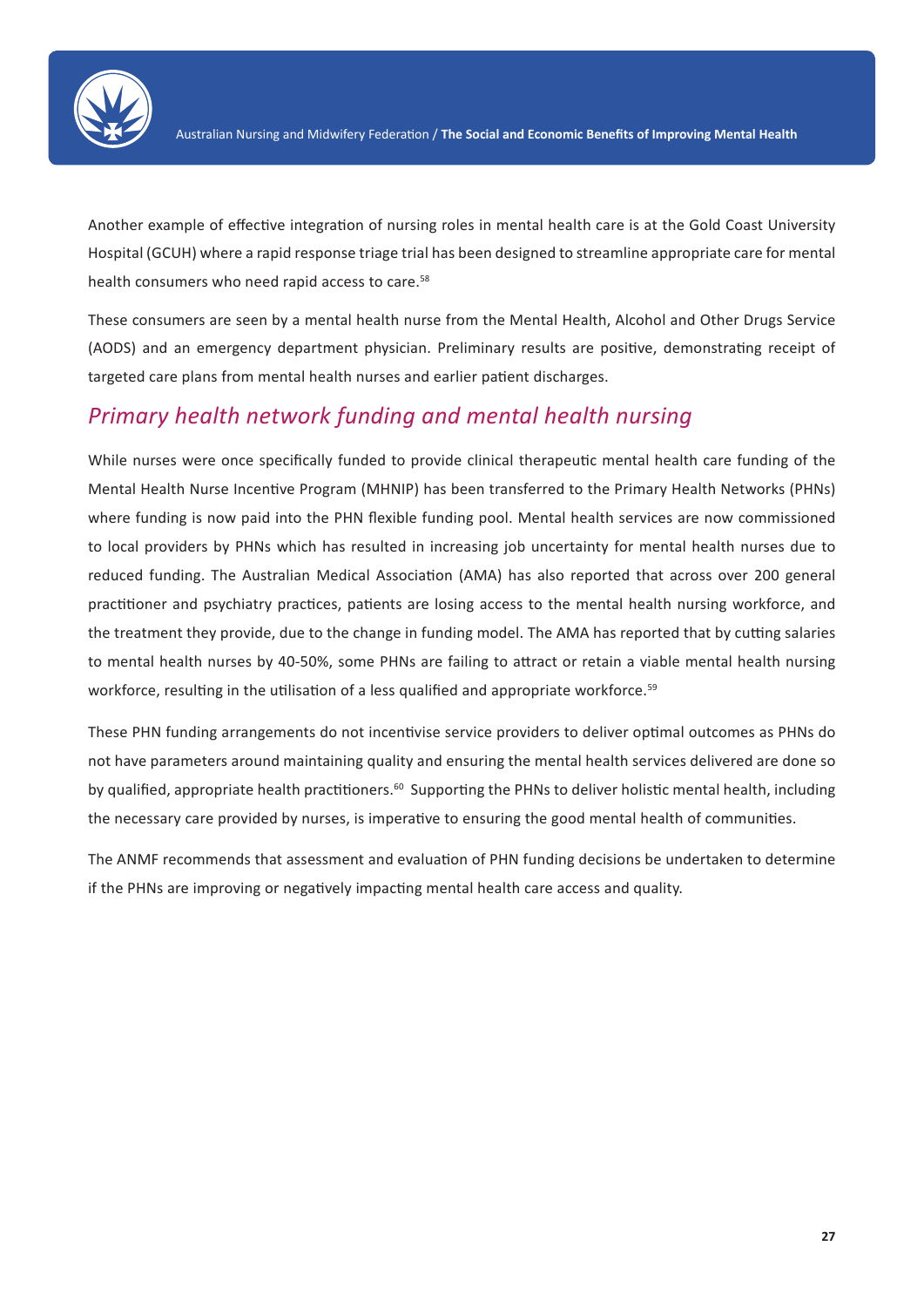

## **CONCLUSION**

The ANMF appreciates the opportunity to provide feedback on behalf of our members, through this initial submission to the Australian Government Productivity Commission's Inquiry into the role of improving mental health to support economic participation and enhancing productivity and economic growth.

As stated, each of our members provide some degree of mental health care and support, as mental health training is a component part of the training of all nurses and midwives and an integral part of health, maternity, and aged care overall. Further, a large proportion of our members who are mental health nurses also provide specialised mental health care. We have sought in our submission to outline the challenges faced by our members in providing mental health care to individuals and communities in across Australia and to draw the Commission's attention to the vital role that nurses, midwives, and carers play in the provision of mental health promotion, assessment, support, and treatment to all Australians.

The ANMF urges the Commission to act on measures to strengthen the capacity of the mental health workforce with its concomitant flow-on of creating improved mental health and well-being for all of Australia's citizens and especially those most at risk of mental ill health and poorer outcomes.

Once the draft report has been released by the Commission, we look forward to providing further input into the consultation process.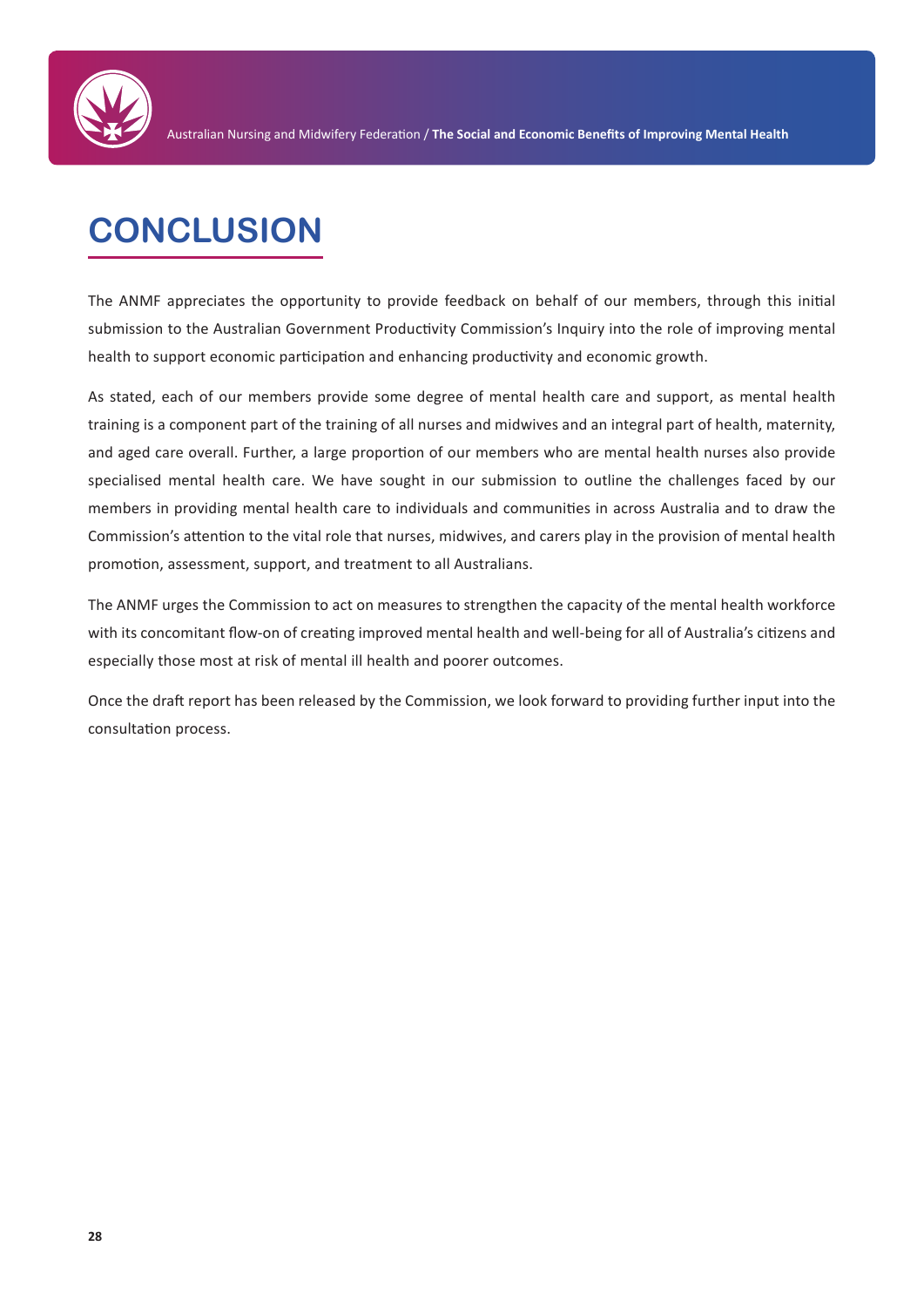

### **REFERENCES**

- 1. The term 'carers' incorporates unregulated assistants in nursing/midwifery and health and aged care workers.
- 2. Australian Government Department of Health. 2017. Nurses and Midwives 2017 Factsheet. Online: https://hwd.health.gov.au/webapi/ customer/documents/factsheets/2017/Nurses%20and%20Midwives%202017%20-%20NHWDS%20factsheet.pdf
- 3. Doran CM, Kinchin I. 2019. A review of the economic impact of mental illness. Australian Health Review. 43: 43-8.
- 4. Australian Government Department of Health. 2017. Health Workforce Summaries: Nursing and Midwifery 2017. Available at: https://hwd. health.gov.au/summary.html#part-2
- 5. Bilbao, F. H. 2015. Implementing a Perinatal Emotional Health Program in a Metropolitan Melbourne Maternity Hospital. ANMF (Vic Branch) Australian Nurses and Midwives Conference.
- 6. Australian Nursing and Midwifery Federation. 2015. ANMF Policy: Mental health nursing care. Available at: http://anmf.org.au/documents/ policies/P\_Mental\_Health\_Nursing\_Care.pdf
- 7. Brown SJ, Woolhouse H. 2015. Maternal Health Study Policy Brief No.1: Maternal Depression Murdoch Childrens Institute, Melbourne.
- 8. Centre on Developing Child. 2007. A Science-Based Framework for Early Childhood Policy: Using Evidence to Improve Outcomes in Learning, Behaviour and Health for Vulnerable Children; Harvard University. Online: http://developingchild.harvard.edu/wp-content/uploads/2015/05/ Policy\_Framework.pdf
- 9. Austin M. 2003. Perinatal Mental Health: opportunities and challenges for psychiatry. Australasian Psychiatry; Vol 11; 399-403.
- 10. Royal Australian and New Zealand College of Psychiatrists. Position Statement 56: Children of Parents with a Mental Illness, 2009.
- 11. Gender and Sexually Diverse (GSD) groups include but are not limited to people who are lesbian, gay, bisexual, transgender, intersex, and other inclusive groups such as asexual, queer/questioning, men who have sex with men, and women who have sex with women.
- 12. National LGBTI Health Alliance. 2018. The statistics at a glance: the mental health of lesbian, gay, transgender, and intersex people in Australia. National LGBTI Health Alliance. Online: <https://lgbtihealth.org.au/statistics/>
- 13. GALFA LGBTQ Homelessness Research Project [https://www.galfa.org.au/wp-content/uploads/2018/01/LGBTI-Homelessness-project-Final-re](https://www.galfa.org.au/wp-content/uploads/2018/01/LGBTI-Homelessness-project-Final-report-September-2017.pdf)[port-September-2017.pdf](https://www.galfa.org.au/wp-content/uploads/2018/01/LGBTI-Homelessness-project-Final-report-September-2017.pdf)
- 14. Gray, A. P., & Cote, W. 2019. Cultural connectedness protects mental health against the effect of historical trauma among Anishinabe young adults. Public health. doi.org/10.1016/j.puhe.2018.12.003
- 15. O'Kane, A., Briscoe, A., Fowler, M. 1999. Community Resource Base Project in Alice Springs. Menzies School of Health Research, Darwin.
- 16. Heffernan, E. B., Andersen, K. C., Dev, A., & Kinner, S. 2012. Prevalence of mental illness among Aboriginal and Torres Strait Islander people in Queensland prison Medical Journal of Australia, 197(1), 37-41. doi.org/10.5694/mja11.11352
- 17. National Disability Insurance Agency (NDIS). 2019. Mental Health and the NDIS. Australian Government. Canberra. Online: [https://www.ndis.](https://www.ndis.gov.au/understanding/how-ndis-works/mental-health-and-ndis) [gov.au/understanding/how-ndis-works/mental-health-and-ndis](https://www.ndis.gov.au/understanding/how-ndis-works/mental-health-and-ndis)
- 18. Litaker, D., MION, L. C., Planavsky, L., Kippes, C., Mehta, N., & Frolkis, J. 2003. Physician–nurse practitioner teams in chronic disease management: the impact on costs, clinical effectiveness, and patients' perception of care. Journal of interprofessional care, 17(3), 223-237.
- 19. Stanik-Hutt, J., Newhouse, R. P., White, K. M., Johantgen, M., Bass, E. B., Zangaro, G., ... & Weiner, J. P. 2013. The quality and effectiveness of care provided by nurse practitioners. The Journal for Nurse Practitioners, 9(8), 492-500.
- 20. Bauer, J. C. 2010. Nurse practitioners as an underutilized resource for health reform: Evidence-based demonstrations of cost-effectiveness. Journal of the American Academy of Nurse Practitioners, 22(4), 228-231.
- 21. Wand, T., White, K., Patching, J., Dixon, J., Green, T. (2012). Outcomes from the evaluation of an emergency department‐based mental health nurse practitioner outpatient service in Australia. Journal of the American Association of Nurse Practioners. 24(3):149-59. Doi: 10.1111/j.1745- 7599.2011.00709.x.
- 22. Fitzpatrick, L. State Secretary. Secretary's report: "Mental health nurses under threat". Australian Nursing & Midwifery Federation Victorian Branch. On the Record. July 2018. p.3.
- 23. Ravenna, J. Cleaver, K. 2016. School Nurses' Experiences of Managing Young People With Mental Health Problems: A Scoping Review. J Sch Nurs. 32(1):58-70. doi: 10.1177/1059840515620281
- 24. Larsson, M., Björk, M., Ekebergh, M., Sundler, A. J. 2014. Striving to Make a Positive Difference: School Nurses' Experiences of Promoting the Health and Well-Being of Adolescent Girls. The Journal of School Nursing, 30(5), 358–365. [https://doi.org/10.1177/1059840513505223](https://hwd.health.gov.au/webapi/customer/documents/factsheets/2017/Nurses%20and%20Midwives%202017%20-%20NHWDS%20factsheet.pdf)
- 25. Australian Government Department of Health. 2017. Nurses and Midwives 2017 Factsheet. Online: [https://hwd.health.gov.au/webapi/custom](https://hwd.health.gov.au/webapi/customer/documents/factsheets/2017/Nurses%20and%20Midwives%202017%20-%20NHWDS%20factsheet.pdf)[er/documents/factsheets/2017/Nurses%20and%20Midwives%202017%20-%20NHWDS%20factsheet.pdf](https://hwd.health.gov.au/webapi/customer/documents/factsheets/2017/Nurses%20and%20Midwives%202017%20-%20NHWDS%20factsheet.pdf)
- 26. https://www.theage.com.au/national/victoria/principals-sound-the-alarm-on-mental-illness-in-primary-school-kids-20190402-p51a25.html
- 27. Skundberg-Kletthagen, H., Moen, Ø.L. 2017. Mental health work in school health services and school nurses' involvement and attitudes, in a Norwegian context. J Clin Nurs. 26(23-24):5044-51. doi: 10.1111/jocn.14004.
- 28. Browne, G., Cashin, A., Graham, I. 2012. Children with behavioral/mental health disorders and school mental health nurses in Australia. J Child Adolesc Psychiatr Nurs. 25(1):17-24. doi: 10.1111/j.1744-6171.2011.00306.x.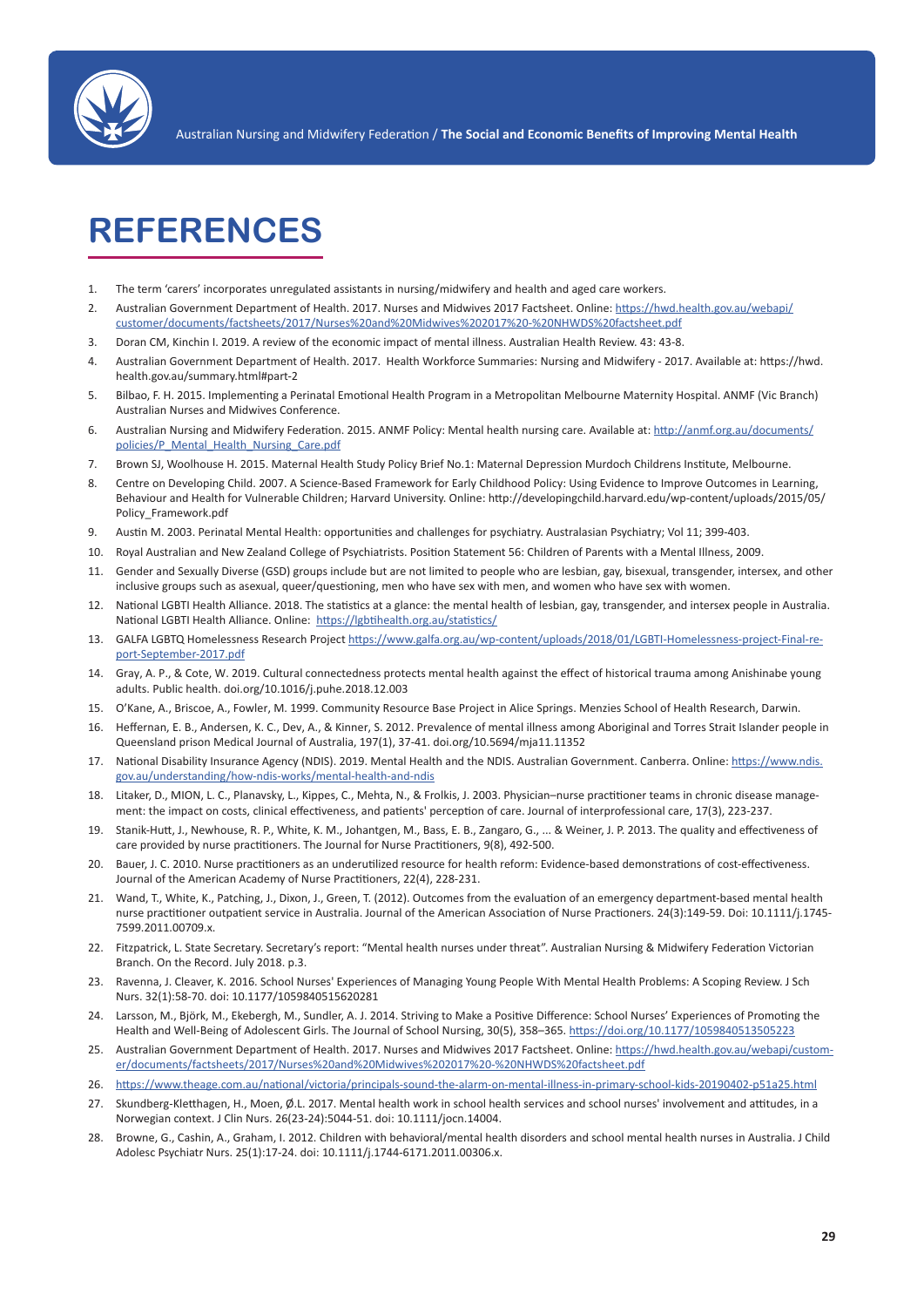

- 29. Kamieniecki, G. W. 2001. Prevalence of psychological distress and psychiatric disorders among homeless youth in Australia: a comparative review. Australian and New Zealand Journal of Psychiatry, 35(3), 352-358.
- 30. Fischer, P. J., & Breakey, W. R. 1985. Homelessness and mental health: An overview. International Journal of Mental Health, 14(4), 6-41.
- 31. Fazel, S., Khosla, V., Doll, H., & Geddes, J. 2008. The prevalence of mental disorders among the homeless in western countries: systematic review and meta-regression analysis. PLoS medicine, 5(12), e225.
- 32. Kedele, R. 2015. No place like home: nurses and midwives tackling homelessness. Australian Nursing & Midwifery Journal;23.
- 33. Australian Government Department of Health. 2018. Report from the Mental Health Reference Group. Online: http://www.health.gov.au/ internet/main/publishing.nsf/Content/58EFEA022C2B7C49CA2583960083C4EA/\$File/v2-MHRG%20Final%20Report.pdf
- 34. Government of South Australia. 2016. Nursing/Midwifery (South Australian Public Sector) Enterprise Agreement 2016. Department of the Premier and Cabinet, Government of South Australia. Adelaide. Online: [https://www.anmfsa.org.au/wp-content/uploads/2016/03/20161114-](https://www.anmfsa.org.au/wp-content/uploads/2016/03/20161114-NMEA-2016-Ballot-Versio.pdf ) [NMEA-2016-Ballot-Versio.pdf](https://www.anmfsa.org.au/wp-content/uploads/2016/03/20161114-NMEA-2016-Ballot-Versio.pdf )
- 35. Australian Institute of Health and Welfare. 2019. Mental health services in Australia, Mental Health nursing workforce. Australian Government. Canberra. Online: [https://www.aihw.gov.au/reports/mental-health-services/mental-health-services-in-australia/report-contents/men](https://www.aihw.gov.au/reports/mental-health-services/mental-health-services-in-australia/report-contents/mental-health-workforce/mental-health-nursing-workforce)[tal-health-workforce/mental-health-nursing-workforce](https://www.aihw.gov.au/reports/mental-health-services/mental-health-services-in-australia/report-contents/mental-health-workforce/mental-health-nursing-workforce)
- 36. Australian Institute of Health and Welfare. 2016. Nursing and midwifery workforce 2015. Australian Government. Canberra. Online: [https://](https://www.aihw.gov.au/reports/workforce/nursing-and-midwifery-workforce-2015/contents/who-are-nurses-and-midwives) [www.aihw.gov.au/reports/workforce/nursing-and-midwifery-workforce-2015/contents/who-are-nurses-and-midwives](https://www.aihw.gov.au/reports/workforce/nursing-and-midwifery-workforce-2015/contents/who-are-nurses-and-midwives)
- 37. McCloskey, L. A., Figueredo, A. J., & Koss, M. P. 1995. The effects of systemic family violence on children's mental health. Child development, 66(5):1239-61. doi.org/10.1111/j.1467-8624.1995.tb00933.x
- 38. Modi, M.N., Palmer, S., Armstrong, A. 2014. The Role of Violence Against Women Act in Addressing Intimate Partner Violence: A Public Health Issue. Journal of Women's Health; 23(3): 253-9. doi:10.1089/jwh.2013.4387.
- 39. Gilbert, L.K., Breiding, M.J., Merrick, M.T., Parks, S.E., Thompson, W.W., Dhingra, S.S., Ford, D.C. 2015. Childhood Adversity and Adult Chronic Disease: An update from ten states and the District of Columbia, 2010. American Journal of Preventive Medicine; 48(3): 345-9. doi:10.1016/j. amepre.2014.09.006.
- 40. Hughes, K., Bellis, M.A., Hardcastle, K.A., Sethi, D., Butchart, A., Mikton, C., Jones, L., Dunne M.P. 2017. The effect of multiple adverse childhood experiences on health: a systematic review and meta-analysis. Lancet Public Health. 2(8):e356-e366. doi: 10.1016/S2468-2667(17)30118- 4.
- 41. Edward KL, Hercelinskyj G, Giandinoto JA. Emotional labour in mental health nursing: An integrative systematic review. 2017;26(3):215-25. DOI: 10.1111/inm.12330.
- 42. Perry, L., Lamont, S., Brunero, S., Gallagher, R., Duffield, C. (2015) The mental health of nurses in acute teaching hospital settings: a cross-sectional survey. BMC Nursing. 14(15). Doi 10.1186/s12912-015-0068-8.
- 43. World Health Organization (WHO). 2019. Violence against healthcare workers. World Health Organization. Online: [https://www.who.int/](https://www.who.int/violence_injury_prevention/violence/workplace/en/) [violence\\_injury\\_prevention/violence/workplace/en/](https://www.who.int/violence_injury_prevention/violence/workplace/en/)
- 44. Spector, P. E., Zhou, Z. E., & Che, X. X. 2014. Nurse exposure to physical and nonphysical violence, bullying, and sexual harassment: A quantitative review. International journal of nursing studies, 51(1):72-84. doi.org/10.1016/j.ijnurstu.2013.01.010
- 45. Nolan, P., Dallender, J., Soares, J., Thomsen, S., & Arnetz, B. (999. Violence in mental health care: the experiences of mental health nurses and psychiatrists. Journal of Advanced Nursing. 30(4):934-941. doi.org/10.1046/j.1365-2648.1999.01163.x
- 46. Baby, M., Glue, P., Carlyle, D. 2014. 'Violence is not part of our job': a thematic analysis of psychiatric mental health nurses' experiences of patient assaults from a New Zealand perspective. Issues Ment Health Nurs. 35(9):647-55. doi: 10.3109/01612840.2014.892552.
- 47. Niu, S.F., Kuo, S.F., Tsai, H.T., Kao, C.C., Traynor, V., et al. 2019. Prevalence of workplace violent episodes experienced by nurses in acute psychiatric settings. PLOS ONE 14(1). doi.org/10.1371/journal.pone.0211183.
- 48. Inoue, M., Tsukano, K., Muraoka, M., Kaneko, F., & Okamura, H. 2006. Psychological impact of verbal abuse and violence by patients on nurses working in psychiatric departments. Psychiatry and clinical neurosciences, 60(1), 29-36.
- 49. Itzhaki, M., Bluvstein, I., Peles Bortz, A., Kostistky, H., Bar Noy, D., Filshtinsky, V., & Theilla, M. 2018. Mental Health Nurse's Exposure to Workplace Violence Leads to Job Stress, Which Leads to Reduced Professional Quality of Life. Frontiers in psychiatry. 9(59). doi:10.3389/fpsyt.2018.00059.
- 50. Duncan, S. M., Hyndamn, K., Estabrooks, C. A., Hesketh, K., Humphrey, C. K., Wong, J. S., ... & Giovannetti, P. 2016. Nurses' experience of violence in Alberta and British Columbia hospitals. Canadian Journal of Nursing Research Archive, 32(4).
- 51. Jackson, D., Clare, J., & Mannix, J. 2002. Who would want to be a nurse? Violence in the workplace–a factor in recruitment and retention. Journal of nursing management, 10(1), 13-20.
- 52. Itzhaki, M., Peles-Bortz, A., Kostistky, H., Barnoy, D., Filshtinsky, V., Bluvstein, I. 2015. Exposure of mental health nurses to violence associated with job stress, life satisfaction, staff resilience, and post-traumatic growth. Int J Ment Health Nurs. 24(5):403-12. doi: 10.1111/inm.12151.
- 53. American Psychiatric Nurses Association (APNA). 2016. Position paper: violence prevention. APNA Board of Directors. Available online: [https://](ttps://www.apna.org/i4a/pages/index.cfm?pageid=6081) [www.apna.org/i4a/pages/index.cfm?pageid=6081](ttps://www.apna.org/i4a/pages/index.cfm?pageid=6081)
- 54. Porter, M. E. 2008. Value-based health care delivery. Annals of surgery, 248(4), 503-509.
- 55. Porter, M. E., & Lee, T. H. 2016. From volume to value in health care: the work begins. Jama, 316(10), 1047-1048.
- 56. Kim, J. Y., Farmer, P., & Porter, M. E. 2013. Redefining global health-care delivery. The Lancet, 382(9897), 1060-1069.